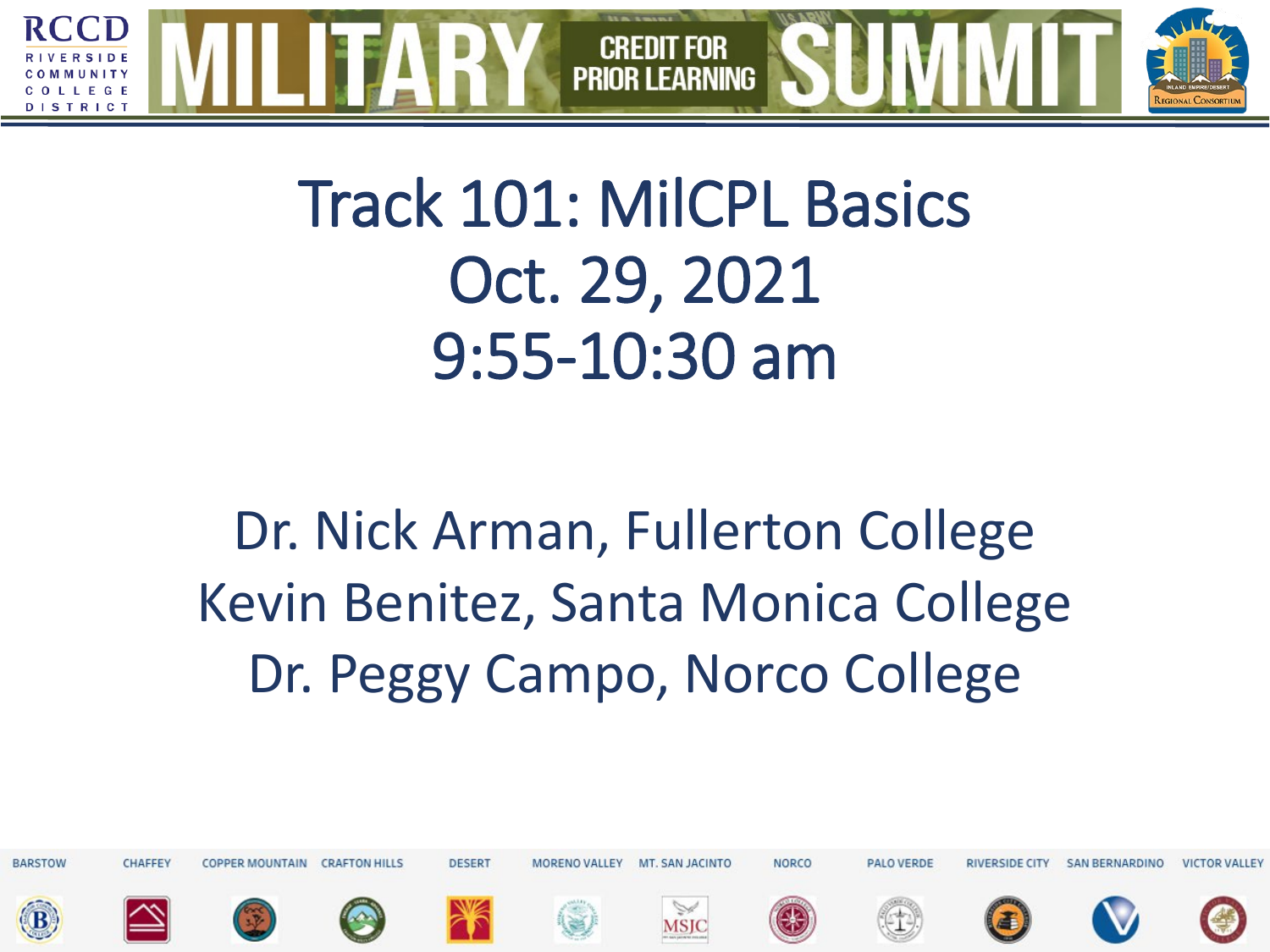

# Outcomes for Today

- •Experience with military training vs. college
- •ACE Military Guide; JSTs, MOSs, ACE Courses
- •ACE Faculty Evaluators
- •ACE credit recommendations

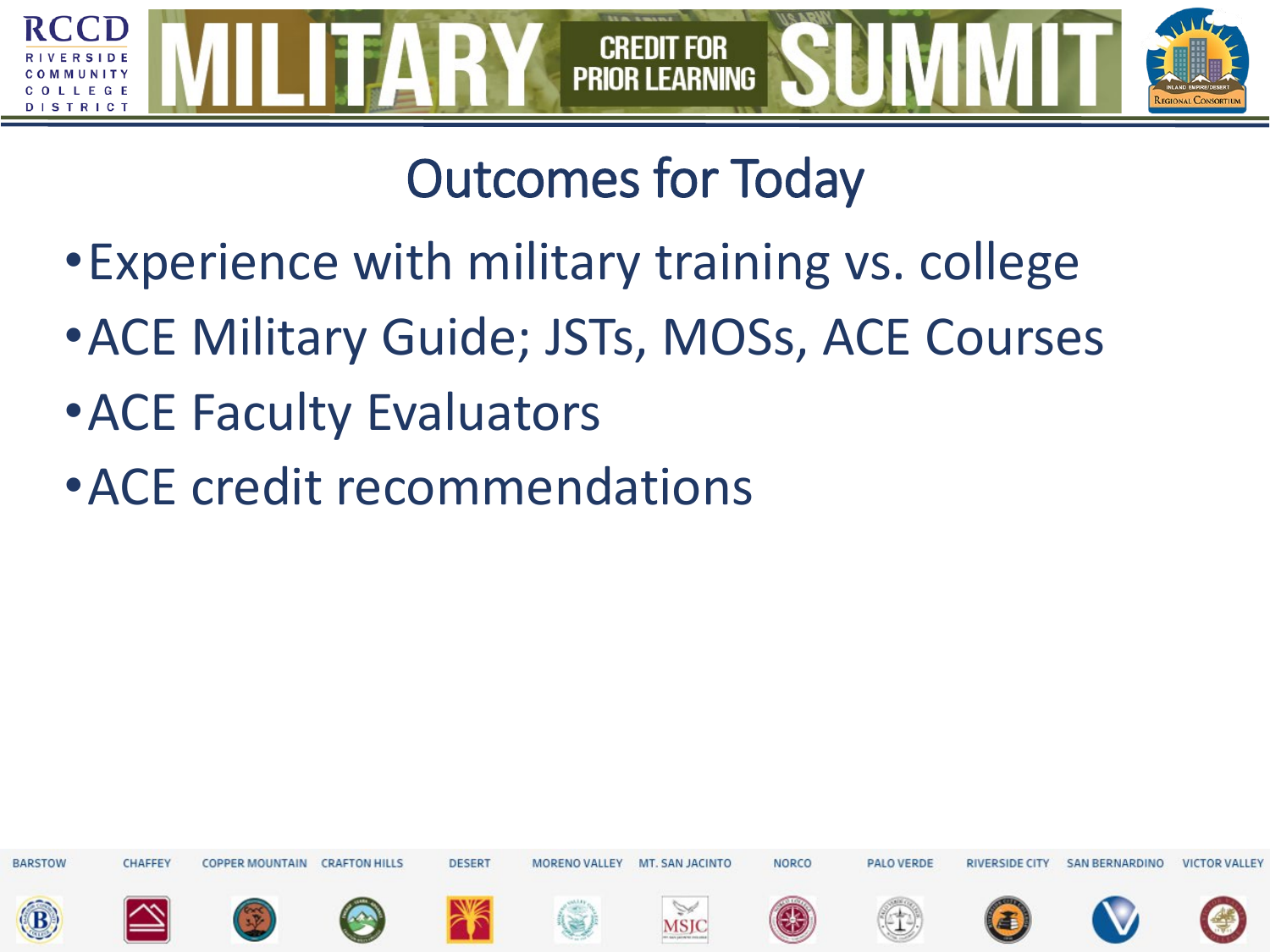

#### Entry into Enlisted Military Service

- •Must pass the Armed Forces Vocational Aptitude Battery (ASVAB)
	- Heavily researched aptitude test developed by the Department of Defense
	- It measures strengths and potential for success in military training

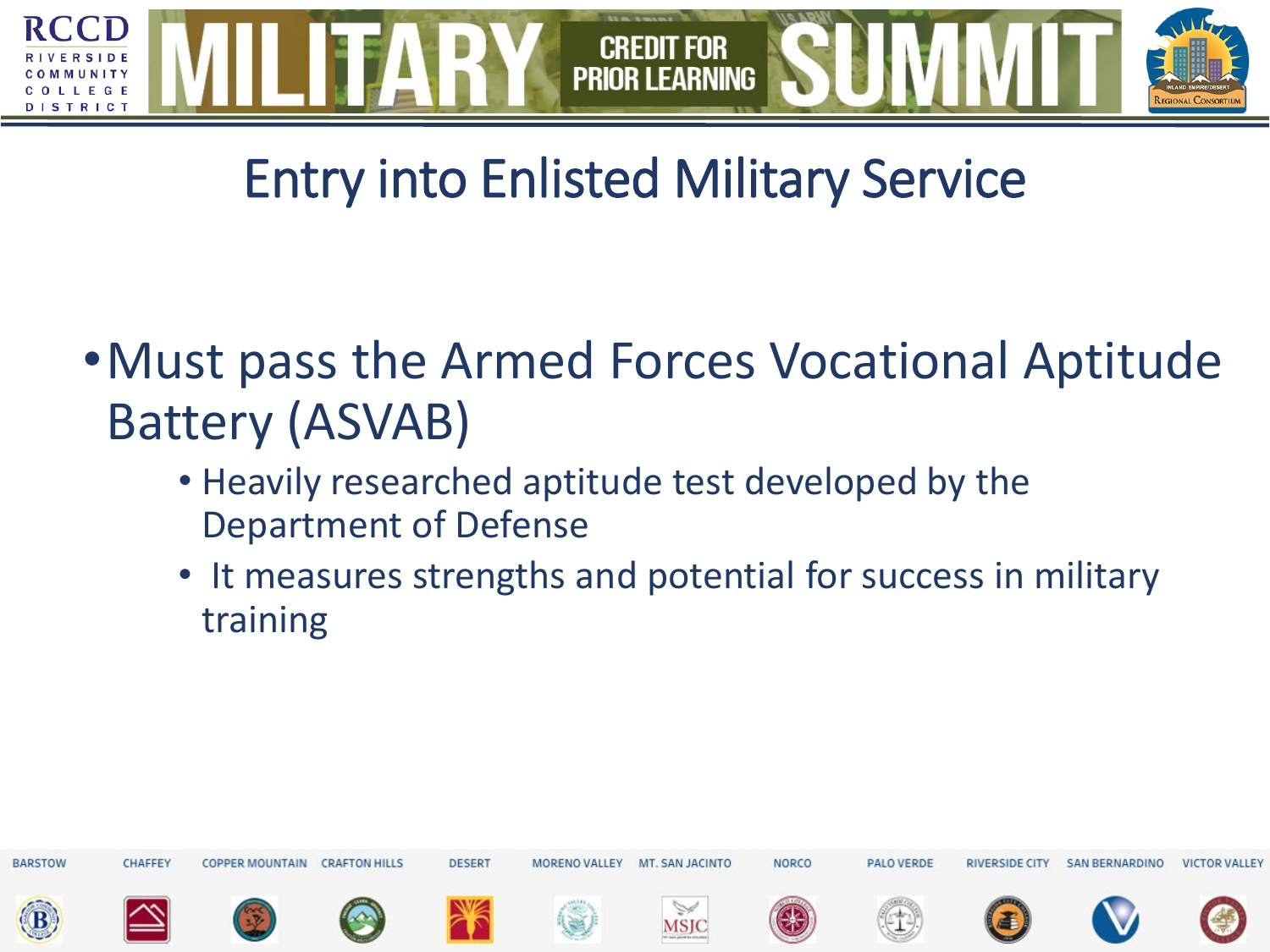

# Types of Military Trainings

- •Basic Training/ Boot Camp (8-13 weeks)
	- •skills testing, phase testing
- •Advance Training
	- Focuses on the skills needed to perform essential functions of the individual's Military Occupational Specialty or MOS
- •Specialized Skills Training
	- Focuses on a skill typically related to the individual's occupation but specialized in nature (e.g. Airborne)

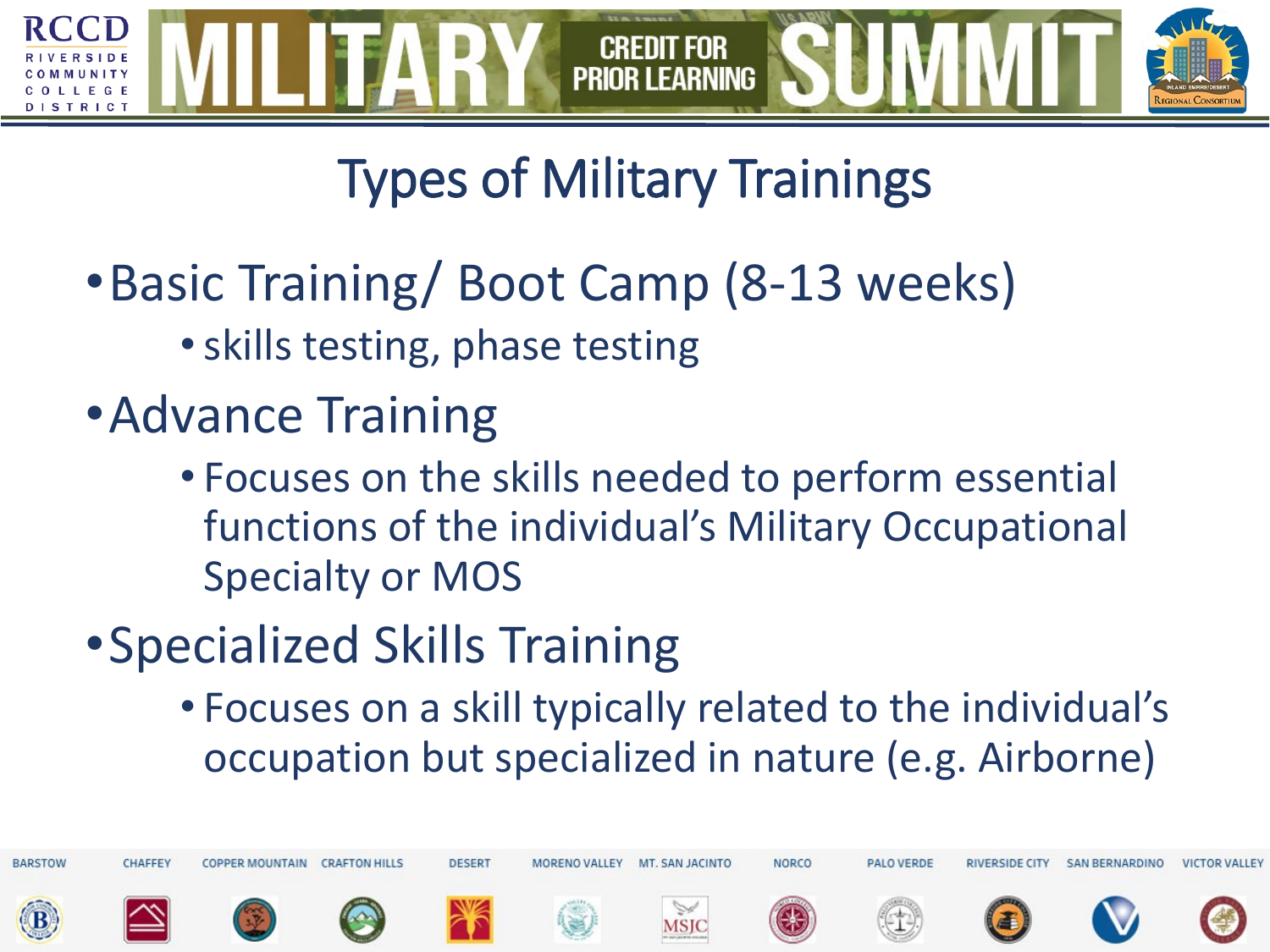

# Types of Military Trainings (Cont.)

- •Leadership Development Training
	- Academy-type environment
	- Must demonstrate higher level of proficiency in acquired skills
- •Additional Skills Training
	- Skill enhancement for personnel in their main occupation (e.g. specialized weapons or mail room)

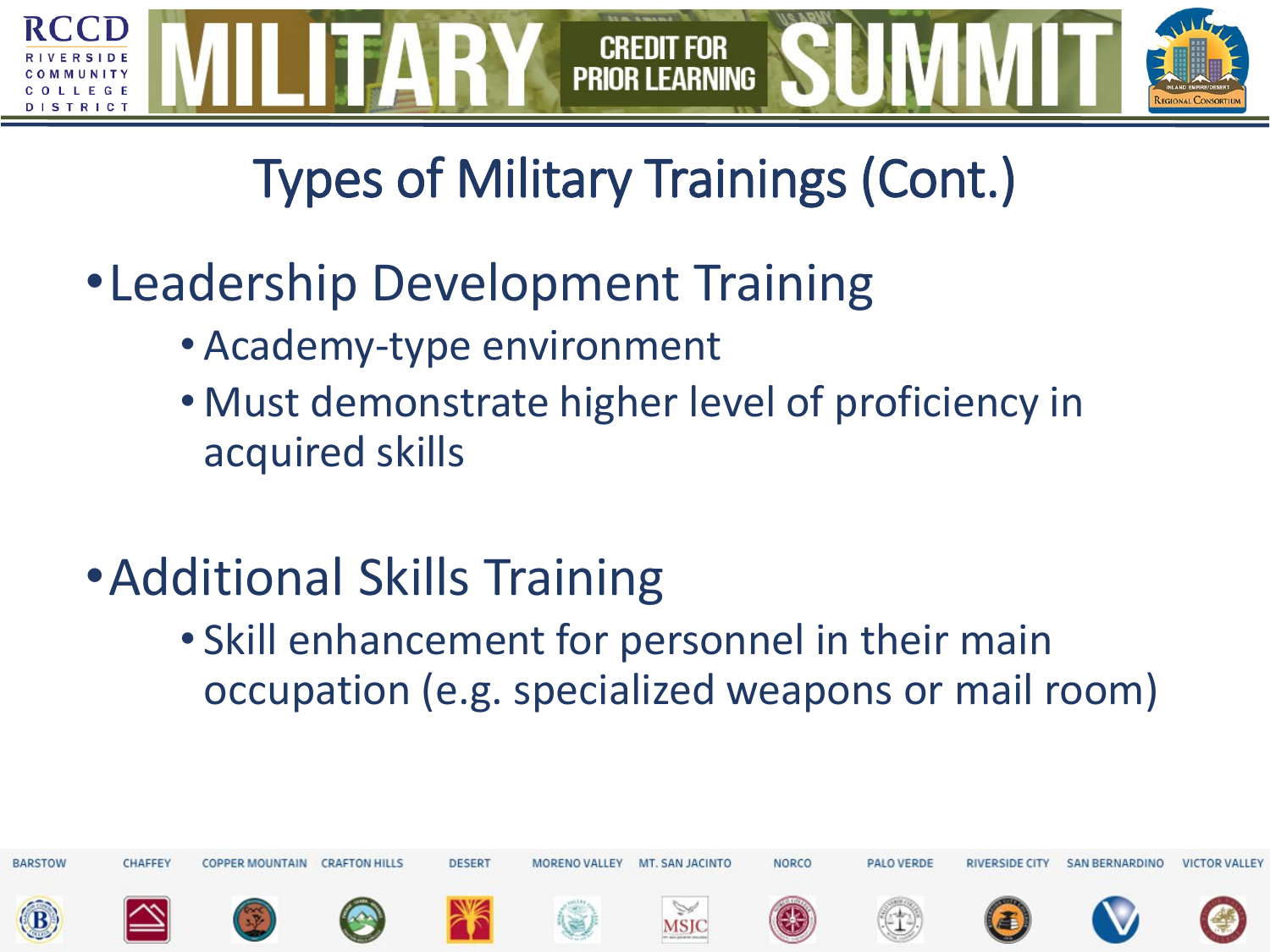

#### Course Evaluation

- •Student Learning Outcomes
	- How is it measured?
- •Kinesthetic vs Theoretical
	- E.g. Admin/Personnel Clerks, Automotive, Infantry, Signal Analyst

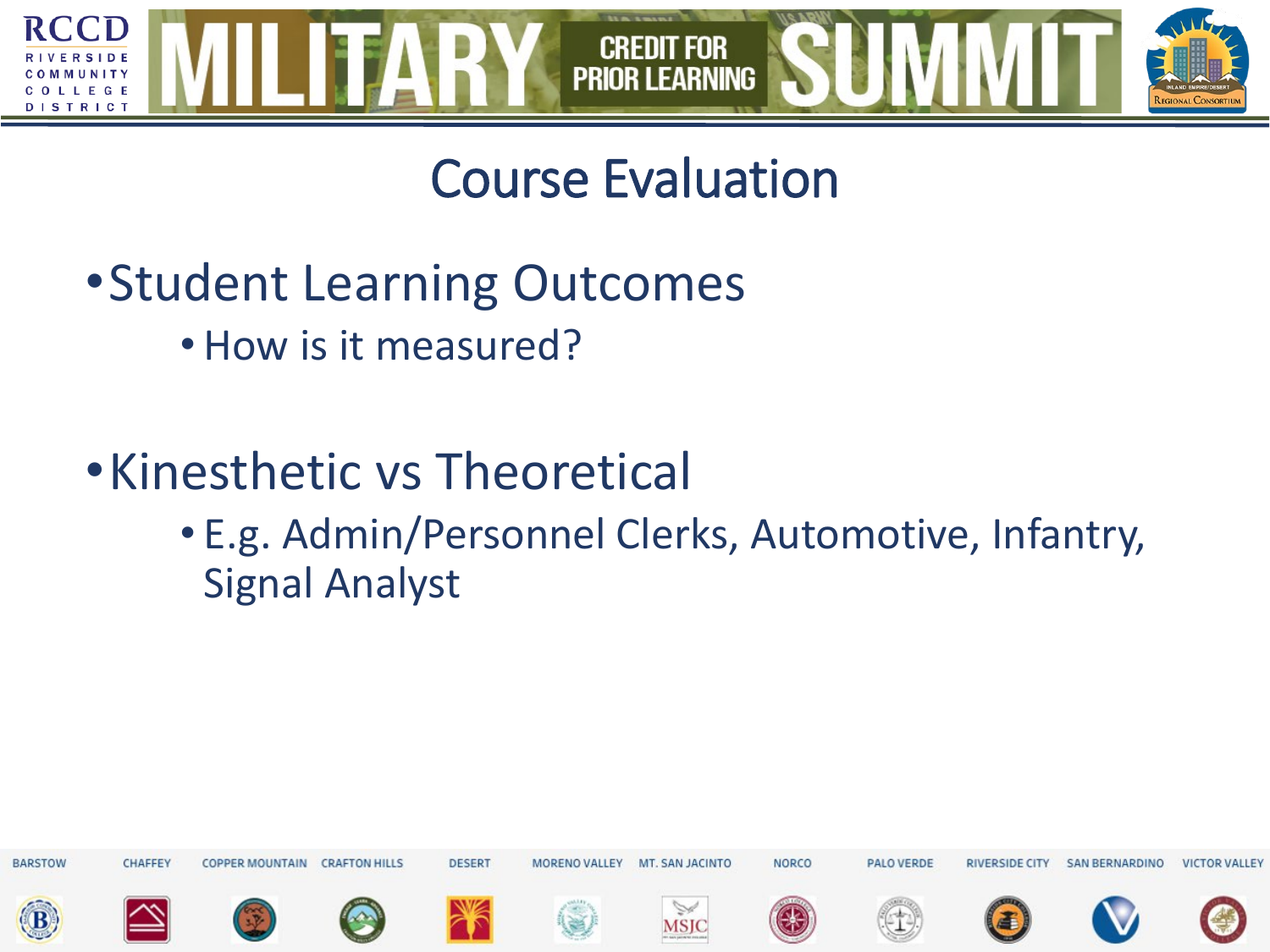

#### What is the Parallel?

- Military instructors vs. Higher Education Faculty/Evaluators
- •Joint Services Transcript (JST) provides documented evidence to colleges and universities of professional military education, training and occupation experiences achieved by service members and veterans

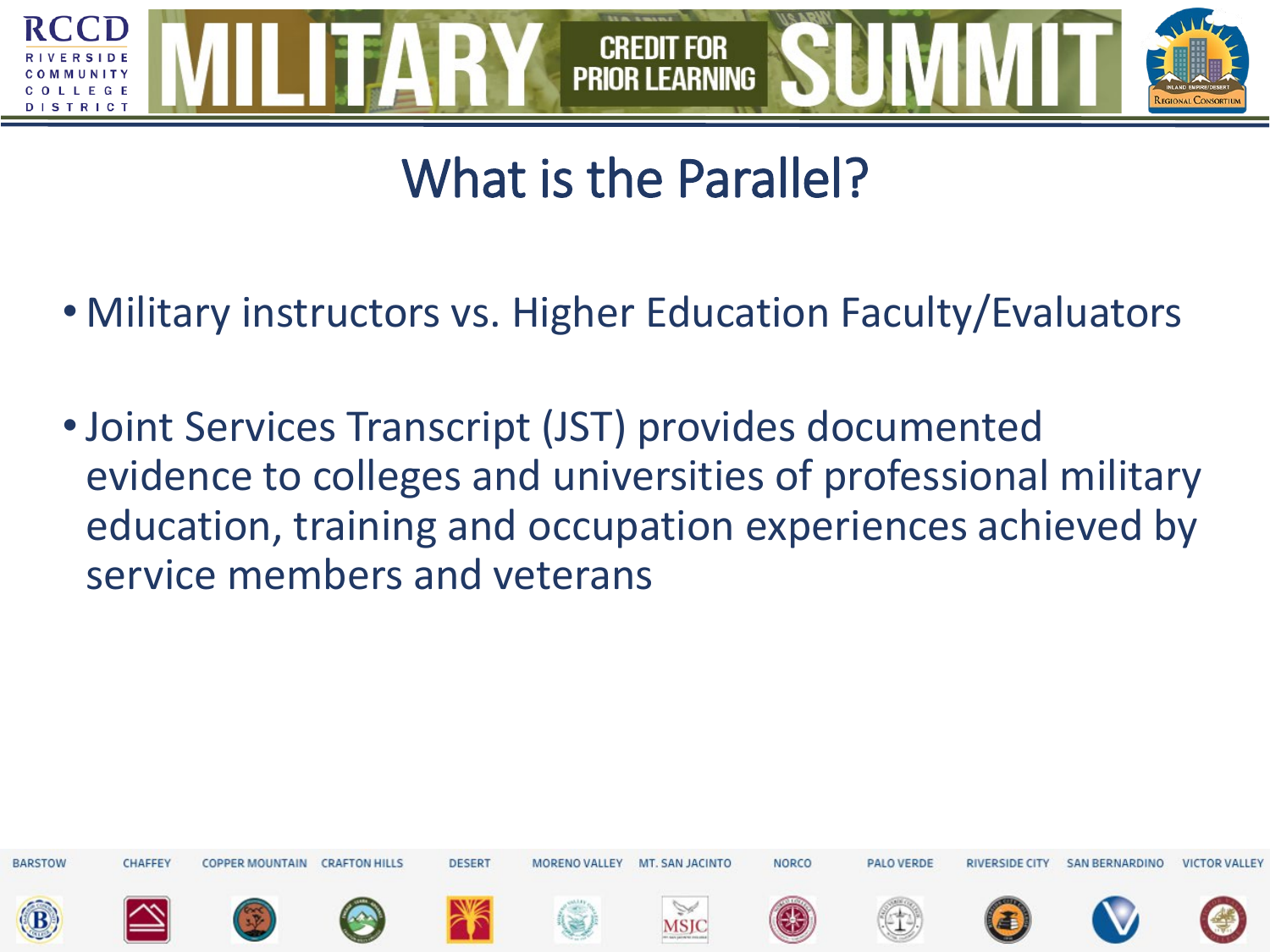#### **CREDIT FOR PRIOR LEARNING** TRICT

#### Joint Service Transcript Includes....

- Personal service member data
- Military course completions—all courses that have been evaluated by the American Council on Education (ACE), with full descriptions and credit recommendations t Military occupations—full descriptions, skill levels, and credit recommendations
- College level test scores—CLEP, DSST, and NCPACE
- Other learning experiences—additional completed courses and occupations that have not been evaluated by ACE for college credit
- An academic institution courses page (not available for Army JSTs) T
- The JST is accepted by more than 2,300 colleges and universities.
- Electronic JSTs are free.
- Stakeholders (service members, veterans, colleges, and universities) can create JST accounts and receive transcripts at https://jst.doded.mil/jst.

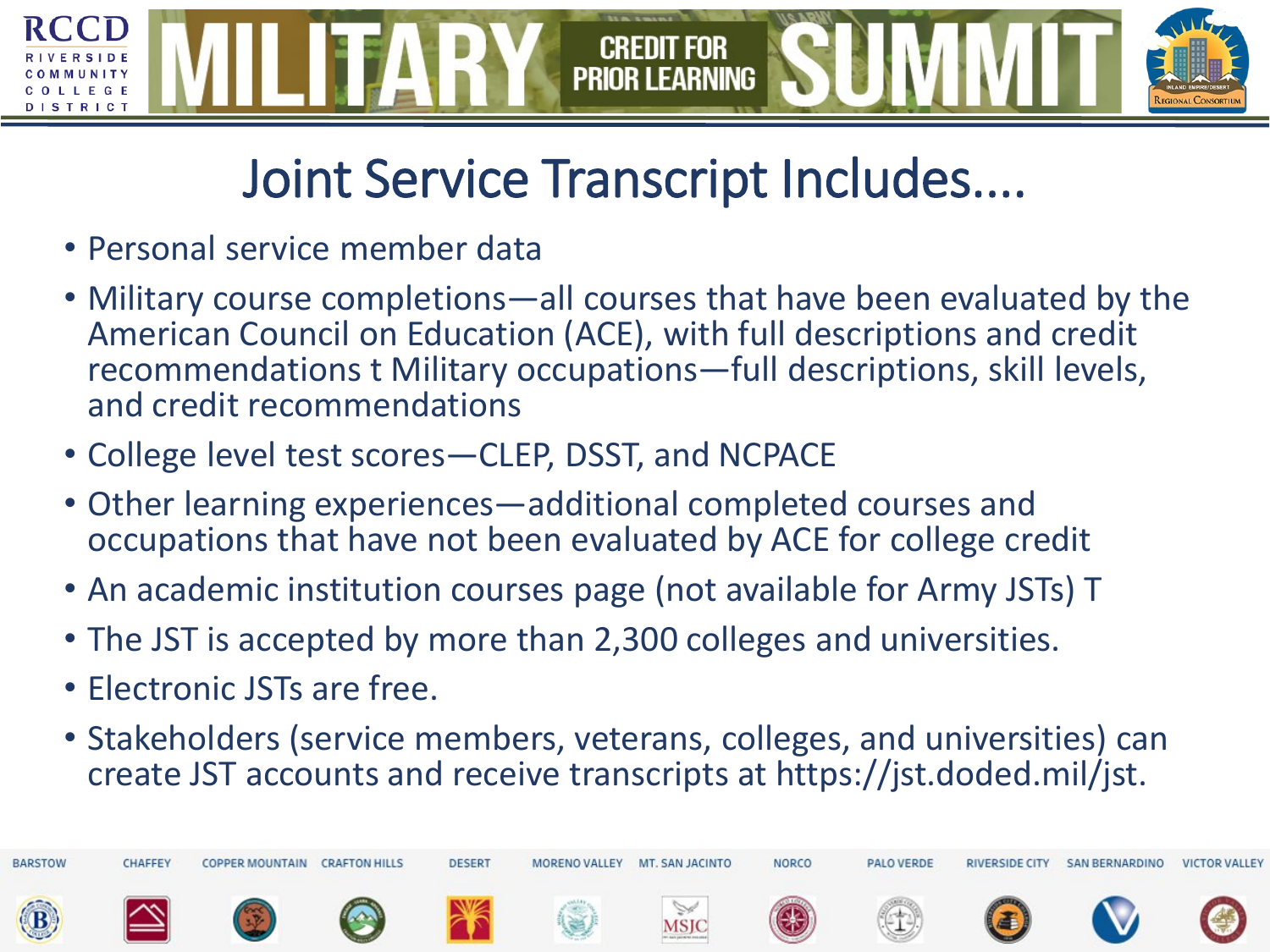#### What does a Joint Service Transcript Look Like?

Page 1 of 2

Credit

**PRIOR LEARNING** 

For



 $\cap$   $\cap$ 

**RSIDE** 

**MUNITY** LLEGE **DISTRICT** 

 $\mathbf R$ 

| Name:                        |                                  |                                                                                                | SSN:<br>XXX-XX-XXXX                                                                  |                   |                          |                       |                           |                 |  | 61<br>57 |
|------------------------------|----------------------------------|------------------------------------------------------------------------------------------------|--------------------------------------------------------------------------------------|-------------------|--------------------------|-----------------------|---------------------------|-----------------|--|----------|
| <b>ACE Exhibit</b><br>Number | <b>Military Course</b><br>Number | <b>Title / Subject</b>                                                                         |                                                                                      | Date              | <b>Credit Level</b>      |                       |                           |                 |  |          |
| MC-2204-0088                 | 808                              | Recruit Training Master FY11                                                                   |                                                                                      | 13-NOV-2015       |                          |                       |                           |                 |  |          |
|                              |                                  | <b>First Aid</b><br>Land Navigation<br>Marksmanship<br><b>Physical Fitness</b><br>Self-Defense |                                                                                      |                   | ı<br>ı<br>3<br>3<br>ı    | L<br>L<br>L<br>L<br>L |                           |                 |  |          |
| MC-2204-0201                 | HDG                              | <b>Basic Infantryman</b>                                                                       |                                                                                      | 26-JAN-2016       |                          |                       |                           |                 |  |          |
|                              |                                  | Marksmanship                                                                                   |                                                                                      |                   | 3                        | L                     |                           |                 |  |          |
| MC-2204-0051                 | 031                              | <b>Infantry Rifleman</b>                                                                       |                                                                                      | 25-FEB-2016       |                          |                       |                           |                 |  |          |
|                              |                                  | <b>Tactical Communications</b><br><b>Weapons Proficiency</b>                                   |                                                                                      |                   | з<br>4                   | L<br>L                |                           |                 |  |          |
| MC-0501-0003                 | EPME3000AA                       | Leading Marines DEP                                                                            |                                                                                      | 26-APR-2017       |                          |                       |                           |                 |  |          |
|                              |                                  | Credit Is Not Recommended                                                                      |                                                                                      |                   | ۰                        |                       |                           |                 |  |          |
| MC-0501-0003                 | <b>TSJ</b>                       | Leading Marines DEP                                                                            |                                                                                      | 26-APR-2017       |                          |                       |                           |                 |  |          |
|                              |                                  | Credit Is Not Recommended                                                                      |                                                                                      |                   | ۰                        |                       |                           |                 |  |          |
| MC-0501-0004                 | EPME4000AA                       | Corporals                                                                                      |                                                                                      | 21-DEC-2018       |                          |                       |                           |                 |  |          |
|                              |                                  | Leadership                                                                                     |                                                                                      |                   | 3                        | L                     |                           |                 |  |          |
| MC-0501-0004                 | 1.90                             | Corporals                                                                                      |                                                                                      | 21-DEC-2018       |                          |                       |                           |                 |  |          |
|                              |                                  | Leadership                                                                                     |                                                                                      |                   | з                        | L                     |                           |                 |  |          |
| MC-2202-0008                 | C21                              | Corporals                                                                                      |                                                                                      | 28-DEC-2018       |                          |                       |                           |                 |  |          |
|                              |                                  | Leadership<br>Operation Risk Assessment                                                        |                                                                                      |                   | з<br>3                   | L<br>L                |                           |                 |  |          |
|                              |                                  |                                                                                                | College Level Examination Program (CLEP) & DANTES Subject Standardized Tests (DS\$T) |                   |                          |                       |                           |                 |  |          |
| Student's<br>Score           | Required<br>by ACE               | Tide                                                                                           |                                                                                      | <b>Date Taken</b> | <b>Recind</b> Sub<br>Hrs | <b>Score1</b>         | Sub<br>Score <sub>2</sub> | Verbal<br>Score |  |          |
| 62                           | 50                               |                                                                                                | Analyzing & Interpreting Literature                                                  | 19-JUN-2019       | 6                        |                       |                           |                 |  |          |

**SUMMARY** 

| Name:                        |                                  |                         | SSN:<br>XXX-XX-XXXX                                                                                                                                                                                                                                             |              |                     |  |
|------------------------------|----------------------------------|-------------------------|-----------------------------------------------------------------------------------------------------------------------------------------------------------------------------------------------------------------------------------------------------------------|--------------|---------------------|--|
| <b>ACE Exhibit</b><br>Number | <b>Military Course</b><br>Number | <b>Title / Subject</b>  |                                                                                                                                                                                                                                                                 | Date         | <b>Credit Level</b> |  |
| 53                           | 50                               | Introductory Psychology |                                                                                                                                                                                                                                                                 | 26-JUN-2019  | 3                   |  |
| 60                           | 50                               | Principles of Marketing |                                                                                                                                                                                                                                                                 | 28-JUN-2019  | 3                   |  |
| 61                           | 50                               | American Government     |                                                                                                                                                                                                                                                                 | 03-Л.Л.-2019 | 3                   |  |
| 57                           | 50                               | Colonization to 1877    | History of the United States I: Early                                                                                                                                                                                                                           | 09-JUL-2019  | 3                   |  |
|                              |                                  |                         |                                                                                                                                                                                                                                                                 |              |                     |  |
|                              |                                  |                         |                                                                                                                                                                                                                                                                 |              |                     |  |
|                              |                                  |                         |                                                                                                                                                                                                                                                                 |              |                     |  |
|                              |                                  |                         |                                                                                                                                                                                                                                                                 |              |                     |  |
|                              |                                  |                         |                                                                                                                                                                                                                                                                 |              |                     |  |
|                              |                                  |                         |                                                                                                                                                                                                                                                                 |              |                     |  |
|                              |                                  |                         |                                                                                                                                                                                                                                                                 |              |                     |  |
|                              |                                  |                         |                                                                                                                                                                                                                                                                 |              |                     |  |
|                              |                                  |                         |                                                                                                                                                                                                                                                                 |              |                     |  |
|                              |                                  |                         |                                                                                                                                                                                                                                                                 |              |                     |  |
|                              |                                  |                         |                                                                                                                                                                                                                                                                 |              |                     |  |
|                              |                                  |                         |                                                                                                                                                                                                                                                                 |              |                     |  |
|                              |                                  |                         |                                                                                                                                                                                                                                                                 |              |                     |  |
|                              |                                  |                         |                                                                                                                                                                                                                                                                 |              |                     |  |
|                              |                                  |                         |                                                                                                                                                                                                                                                                 |              |                     |  |
|                              |                                  |                         |                                                                                                                                                                                                                                                                 |              |                     |  |
|                              |                                  |                         |                                                                                                                                                                                                                                                                 |              |                     |  |
|                              |                                  |                         |                                                                                                                                                                                                                                                                 |              |                     |  |
|                              |                                  |                         |                                                                                                                                                                                                                                                                 |              |                     |  |
|                              |                                  |                         |                                                                                                                                                                                                                                                                 |              |                     |  |
|                              |                                  |                         |                                                                                                                                                                                                                                                                 |              |                     |  |
|                              |                                  |                         | Level: V=Vocational Certificate L=Lower Division Raccalaureate/Associate Degree U=Upper Division Raccalaureate G=Graduate<br>This transcript represents credits RECOMMENDED by the American Council On Education (ACE) and is provided for your information and |              |                     |  |

\*\* PROTECTED BY FERPA \*\* 08/19/2019 **PALO VERDE** 

















**NORCO** 





**RIVERSIDE CITY** 



SAN BERNARDINO



**VICTOR VALLEY**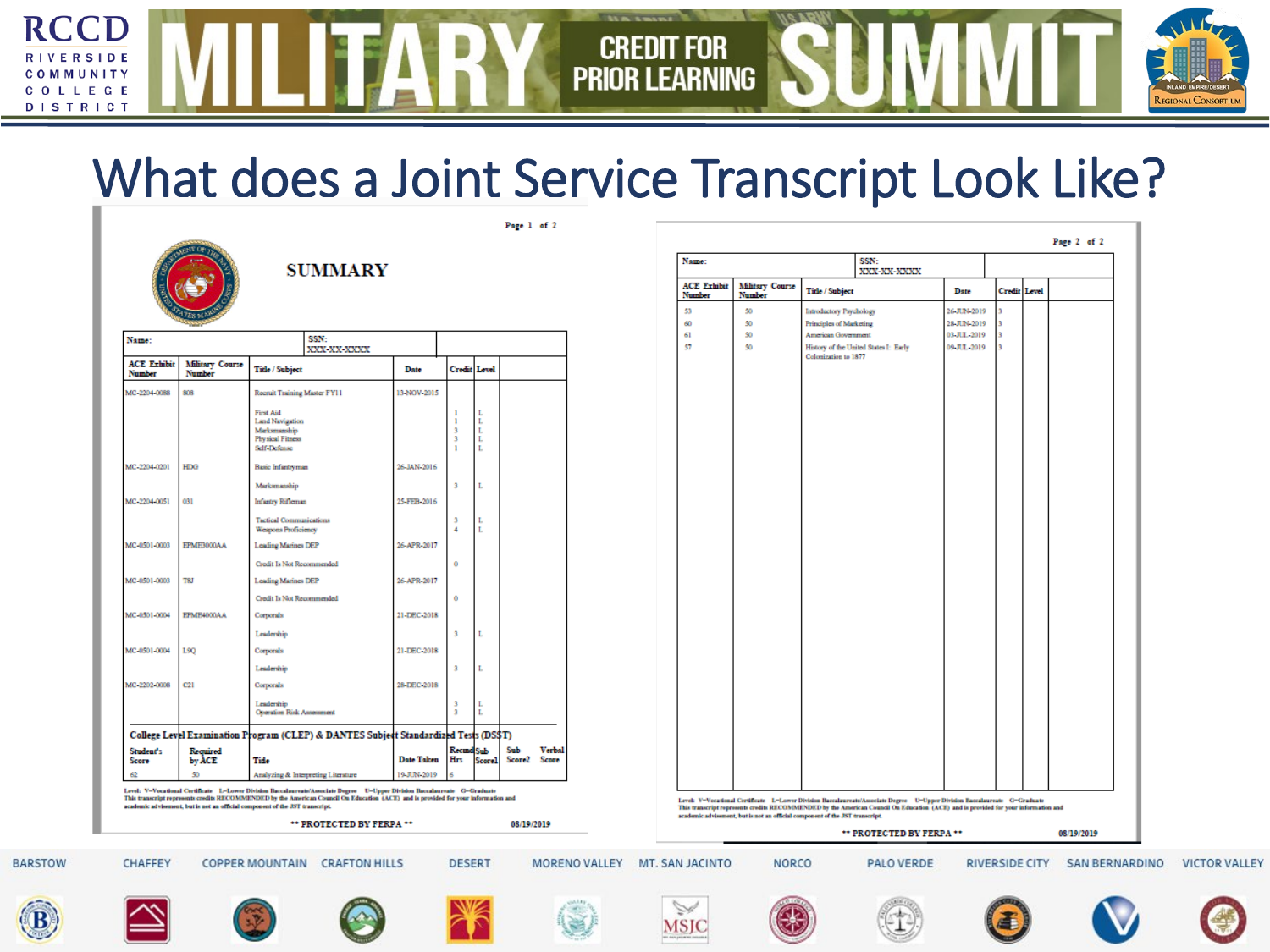

#### Joint Service Transcript up Close

| <b>JOINT SERVICES</b><br><b>TRANSCRIPT</b> |                                 |                                                    |  |              |                                            |                                                      |               | <b>ACADEMIC INSTITUTION COURSES</b> |                 |                                                              |                            |                            |      |                       |               |                                                                                                                              |                      |
|--------------------------------------------|---------------------------------|----------------------------------------------------|--|--------------|--------------------------------------------|------------------------------------------------------|---------------|-------------------------------------|-----------------|--------------------------------------------------------------|----------------------------|----------------------------|------|-----------------------|---------------|------------------------------------------------------------------------------------------------------------------------------|----------------------|
|                                            |                                 |                                                    |  |              |                                            |                                                      |               |                                     |                 |                                                              |                            |                            |      |                       |               |                                                                                                                              |                      |
|                                            |                                 |                                                    |  |              |                                            |                                                      |               |                                     | Name:<br>Course | Title                                                        | Start                      | End                        |      | Credits/ Level Grade  |               | SSN: XXX-XX-XXXX<br>Institution                                                                                              |                      |
|                                            |                                 |                                                    |  |              | **UNOFFICIAL**                             |                                                      |               |                                     |                 |                                                              | Date                       | Date                       | Unit |                       |               |                                                                                                                              |                      |
|                                            | Name:<br>SSN:                   | <b>JONESLOCKER, DAVY TEST</b><br>XXX-XX-XXXX       |  |              |                                            | <b>Transcript Sent To:</b><br>JONESLOCKER, DAVY TEST |               |                                     | <b>NSCI110</b>  | Intro To Oceanography                                        | 29-OCT-2007                | 22-DEC-2007                | 35   | L                     | $\mathbf{A}$  | University of Maryland University<br>College - Asian Division<br>3501 University Boulevard East<br>College Park, MD 20783    |                      |
|                                            | Rank:<br><b>Status:</b>         | Chief Electronics Technician (E7)<br>Active        |  |              |                                            |                                                      |               |                                     |                 | GEOL198 Earthquakes                                          |                            | 26-DEC-2007 18-JAN-2008 1S |      | L                     | $\mathcal{A}$ | University of Maryland University<br>College - Asian Division<br>3501 University Boulevard East<br>College Park, MD 20783    |                      |
|                                            |                                 |                                                    |  |              | <b>JOINT SERVICES</b><br><b>TRANSCRIPT</b> |                                                      |               |                                     | GVPT200         | Intl Political Relations                                     | 21-JAN-2008 15-MAR-2008 3S |                            |      | L.                    | -C.           | University of Maryland University<br>College - Asian Division<br>3501 University Boulevard East<br>College Park, MD 20783    |                      |
|                                            |                                 |                                                    |  |              |                                            |                                                      |               |                                     | LIBS150         | Info Literacy Research<br>Methods                            | 21-JAN-2008 15-MAR-2008 1S |                            |      | L                     | B             | University of Maryland University<br>College - Asian Division<br>3501 University Boulevard East<br>College Park, MD 20783    |                      |
|                                            |                                 |                                                    |  |              |                                            |                                                      |               |                                     |                 | MATH103 College Mathematics                                  | 21-AUG-2012 13-OCT-2012 3S |                            |      | L A                   |               | University of Maryland University<br>College - Asian Division<br>3501 University Boulevard East<br>College Park, MD 20783    |                      |
|                                            | Name:                           | ARMY, LAM                                          |  | **OFFICIAL** |                                            | <b>Transcript Sent To:</b><br>University of XXXXXXX  |               |                                     | HIST156         | History United States To 1865 23-OCT-2012 15-DEC-2012 35 L A |                            |                            |      |                       |               | University of Maryland University<br>College - European Division<br>3501 University Boulevard East<br>College Park, MD 20783 |                      |
|                                            | <b>SSN:</b><br>Rank:<br>Status: | XXX-XX-XXXX<br>Sergeent First Class (E7)<br>Active |  |              |                                            |                                                      |               |                                     | PSYC100         | Introduction To Psychology 14-JAN-2013 10-MAR-2013 3S        |                            |                            |      | $\mathbf{L}$          | A             | University of Maryland University<br>College - European Division<br>3501 University Boulevard East                           |                      |
|                                            |                                 |                                                    |  |              |                                            |                                                      |               |                                     |                 |                                                              |                            |                            |      |                       |               |                                                                                                                              |                      |
| <b>BARSTOW</b>                             |                                 | <b>CHAFFEY</b>                                     |  |              | <b>COPPER MOUNTAIN CRAFTON HILLS</b>       |                                                      | <b>DESERT</b> | MORENO VALLEY                       | MT. SAN JACINTO | <b>NORCO</b>                                                 | <b>PALO VERDE</b>          |                            |      | <b>RIVERSIDE CITY</b> |               | <b>SAN BERNARDINO</b>                                                                                                        | <b>VICTOR VALLEY</b> |
|                                            |                                 |                                                    |  |              |                                            |                                                      |               |                                     | Š<br>MSJC       |                                                              |                            |                            |      |                       |               |                                                                                                                              |                      |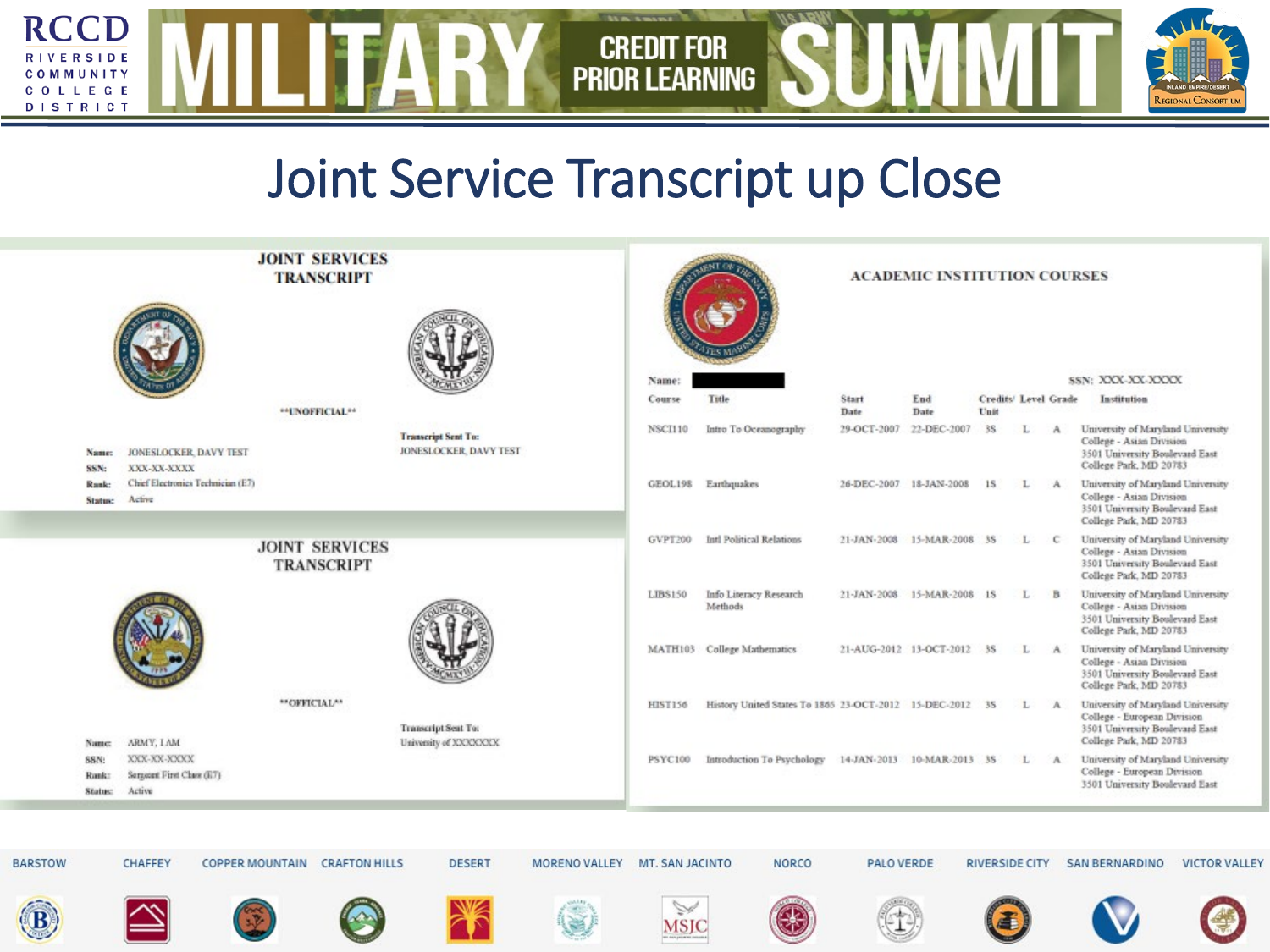#### Joint Service Transcript up close continued...

**CREDIT FOR<br>PRIOR LEARNING** 

**RCCD** 

LEGE **DISTRICT** 

|                                                                                                                                                                                                                                                                                                                                                       | <b>Operation Risk Assessment</b><br>College Level Examination Program (CLEP) & DANTES Subject Standardized Tests (DS\$T)<br>Required<br>Student's |                                                                     |                                                    |                      |                | <b>Recind</b> Sub    |             | Sub                  | <b>Verbal</b> |              | Name:<br><b>ACE Exhibit</b> | <b>COAST GUARD, TEST EXAMPLE</b><br><b>Military Course</b>                 |                                                                                                 | SSN:<br>XXX-XX-XXXX                                                               |              |                                                                                  |                       |                      |
|-------------------------------------------------------------------------------------------------------------------------------------------------------------------------------------------------------------------------------------------------------------------------------------------------------------------------------------------------------|---------------------------------------------------------------------------------------------------------------------------------------------------|---------------------------------------------------------------------|----------------------------------------------------|----------------------|----------------|----------------------|-------------|----------------------|---------------|--------------|-----------------------------|----------------------------------------------------------------------------|-------------------------------------------------------------------------------------------------|-----------------------------------------------------------------------------------|--------------|----------------------------------------------------------------------------------|-----------------------|----------------------|
|                                                                                                                                                                                                                                                                                                                                                       | Score                                                                                                                                             | by ACE                                                              | Title                                              | Date Taken           |                | Hrs<br><b>Score1</b> |             | Score <sub>2</sub>   | Score         |              | <b>Number</b>               | <b>Title / Subject</b><br><b>Number</b>                                    |                                                                                                 |                                                                                   | <b>Date</b>  |                                                                                  | Credit   Level        |                      |
|                                                                                                                                                                                                                                                                                                                                                       | 62                                                                                                                                                | 50                                                                  | 19 JUN-2019<br>Analyzing & Interpreting Literature |                      |                |                      |             |                      |               | CG-2205-0035 | 566666                      | <b>Recruit Training</b>                                                    | 01-JUL-2009                                                                                     |                                                                                   |              |                                                                                  |                       |                      |
| Level: V=Vocational Certificate L=Lower Division Baccalaureate/Associate Degree    U=Upper Division Baccalaureate    G=Graduate<br>This transcript represents credits RECOMMENDED by the American Council On Education (ACE) and is provided for your information and<br>academic advisement, but is not an official component of the JST transcript. |                                                                                                                                                   |                                                                     |                                                    |                      |                |                      |             |                      |               |              |                             |                                                                            | <b>Basic Seamanship</b><br><b>Military Science</b><br>Personal Health And First Aid<br>Swimming | <b>Physical Fitness And Conditioning</b>                                          |              | $\mathbf{1}$<br>$\overline{2}$<br>$\mathbf{1}$<br>$\overline{2}$<br>$\mathbf{1}$ | L<br>L<br>L<br>L<br>L |                      |
|                                                                                                                                                                                                                                                                                                                                                       | 08/19/2019<br>** PROTECTED BY FERPA **                                                                                                            |                                                                     |                                                    |                      |                |                      |             |                      |               |              | CG-1717-0010                | 230440<br>03-JAN-1990<br>Senior Petty Officer Leadership and<br>Management |                                                                                                 |                                                                                   |              |                                                                                  |                       |                      |
|                                                                                                                                                                                                                                                                                                                                                       |                                                                                                                                                   |                                                                     |                                                    |                      |                |                      |             |                      |               |              |                             | Leadership                                                                 |                                                                                                 |                                                                                   | $\mathbf{a}$ | L                                                                                |                       |                      |
|                                                                                                                                                                                                                                                                                                                                                       |                                                                                                                                                   |                                                                     |                                                    |                      |                |                      | Page 2 of 2 |                      |               |              | CG-1405-0006                | 210160                                                                     | Storekeeper, Class A                                                                            |                                                                                   | 25-OCT-1991  |                                                                                  |                       |                      |
|                                                                                                                                                                                                                                                                                                                                                       | Name:<br>SSN:<br>XXX-XX-XXXX                                                                                                                      |                                                                     |                                                    |                      |                |                      |             |                      |               |              |                             |                                                                            | <b>Merchandise Procurement</b><br><b>Office Procedures</b><br><b>Supply Management</b>          |                                                                                   |              | $\mathbf{1}$<br>$\overline{2}$<br>$\mathbf{1}$                                   | L<br>L<br>L<br>L      |                      |
|                                                                                                                                                                                                                                                                                                                                                       | <b>ACE Exhibit</b><br>Number                                                                                                                      | <b>Military Course</b><br><b>Title / Subject</b><br>Number          |                                                    | Date                 | Credit         | Level                |             |                      |               | CG-1728-0024 | 341291                      | <b>Word Processing</b>                                                     | Maritime Law Enforcement Instructor                                                             | 28-FEB-1994                                                                       |              |                                                                                  |                       |                      |
|                                                                                                                                                                                                                                                                                                                                                       | 53                                                                                                                                                | 50                                                                  | Introductory Psychology                            |                      | 26-JUN-2019    |                      |             |                      |               |              |                             |                                                                            |                                                                                                 | <b>Instructional Methods or Teaching Methods</b>                                  |              | $\overline{3}$                                                                   | L                     |                      |
|                                                                                                                                                                                                                                                                                                                                                       | 60                                                                                                                                                | 50                                                                  | Principles of Marketing                            |                      | 28 JUN-2019    |                      |             |                      |               |              | CG-1405-0012                | 500254                                                                     | <b>Centralized Shipboard Supply</b>                                                             |                                                                                   | 19-OCT-2000  |                                                                                  |                       |                      |
|                                                                                                                                                                                                                                                                                                                                                       | 61                                                                                                                                                | 50                                                                  | American Government                                |                      | 03 Л.П. - 2019 |                      |             |                      |               |              |                             |                                                                            |                                                                                                 | Materials Management Procedures Laboratory                                        |              | $\mathbf{1}$                                                                     | L                     |                      |
|                                                                                                                                                                                                                                                                                                                                                       | 57                                                                                                                                                | 50<br>History of the United States I: Early<br>Colonization to 1877 |                                                    | 09-ЛЛ.-2019          |                |                      |             |                      |               | NV-1606-0079 | A-433-0022                  | <b>Diver Second Class</b><br><b>Advanced Scuba Diving</b>                  |                                                                                                 | 22-MAR-2002                                                                       | $\mathbf{2}$ | L                                                                                |                       |                      |
|                                                                                                                                                                                                                                                                                                                                                       |                                                                                                                                                   |                                                                     |                                                    |                      |                |                      |             |                      |               |              |                             |                                                                            | <b>Basic Scuba Diving</b><br><b>Underwater Cutting</b><br><b>Underwater Ships Husbandry</b>     | Helmet/Deep Surface Supplied Diving<br><b>Lightweight Surface Supplied Diving</b> |              | $\overline{2}$<br>$\overline{2}$<br>$\overline{2}$<br>$\mathbf{a}$               | L<br>L<br>L<br>L<br>L |                      |
|                                                                                                                                                                                                                                                                                                                                                       |                                                                                                                                                   |                                                                     |                                                    |                      |                |                      |             |                      |               |              |                             |                                                                            |                                                                                                 |                                                                                   |              |                                                                                  |                       |                      |
|                                                                                                                                                                                                                                                                                                                                                       | <b>BARSTOW</b>                                                                                                                                    | <b>CHAFFEY</b>                                                      | <b>COPPER MOUNTAIN</b>                             | <b>CRAFTON HILLS</b> | <b>DESERT</b>  |                      |             | <b>MORENO VALLEY</b> |               |              | MT. SAN JACINTO             | <b>NORCO</b>                                                               | <b>PALO VERDE</b>                                                                               | <b>RIVERSIDE CITY</b>                                                             |              | <b>SAN BERNARDINO</b>                                                            |                       | <b>VICTOR VALLEY</b> |
| (B)                                                                                                                                                                                                                                                                                                                                                   |                                                                                                                                                   |                                                                     |                                                    |                      |                |                      |             |                      |               |              | Š<br><b>MSIC</b>            |                                                                            |                                                                                                 |                                                                                   |              |                                                                                  |                       |                      |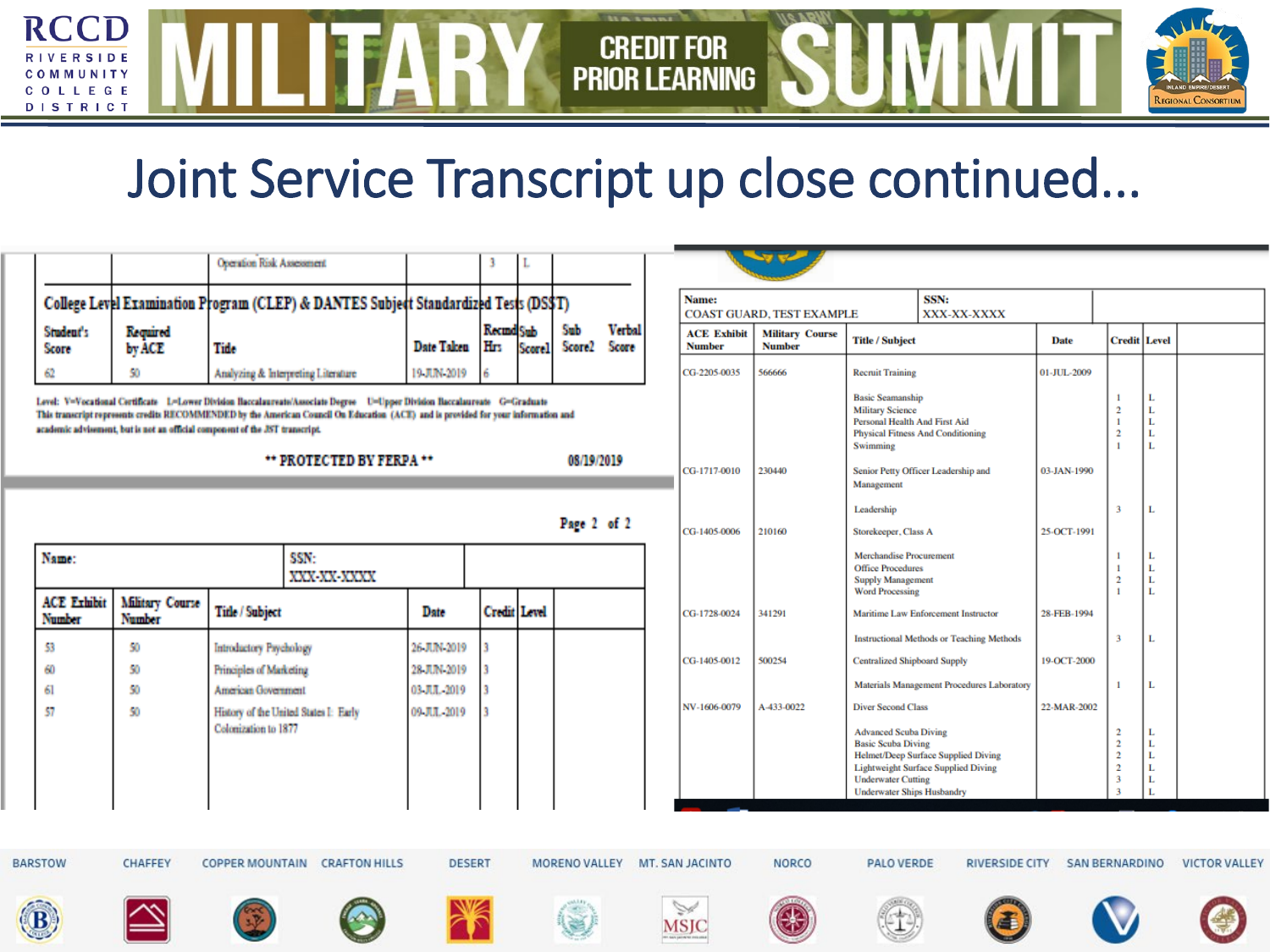

#### Where to find your JST?

#### **https://jst.doded.mil/jst**



#### Quick Links  $\sim$

#### $Q$  JST

#### Who We Serve

Army, Coast Guard, Marine Corps, and Navy: Active Duty, Reserve and Veterans.

#### Register to Use this System

If you are prior Army, Coast Guard, Marine Corps, or Navy or do not have access to a Common Access Card (CAC) reader, then REGISTER for a JST account.

How to make updates or corrections to your JST transcript How to request an official transcript Frequently asked questions

Academic institutions

#### Sign in to JST

• Username Password θ



**NORCO** 

#### **CAC LOGIN REGISTER**

e is worth living

**Click here for** 

**MSJC** 







**PALO VERDE** 



**RIVERSIDE CITY** 

NCIS

**Report A Crime** 



**SAN BERNARDINO** 

LOG IN



**VICTOR VALLEY** 





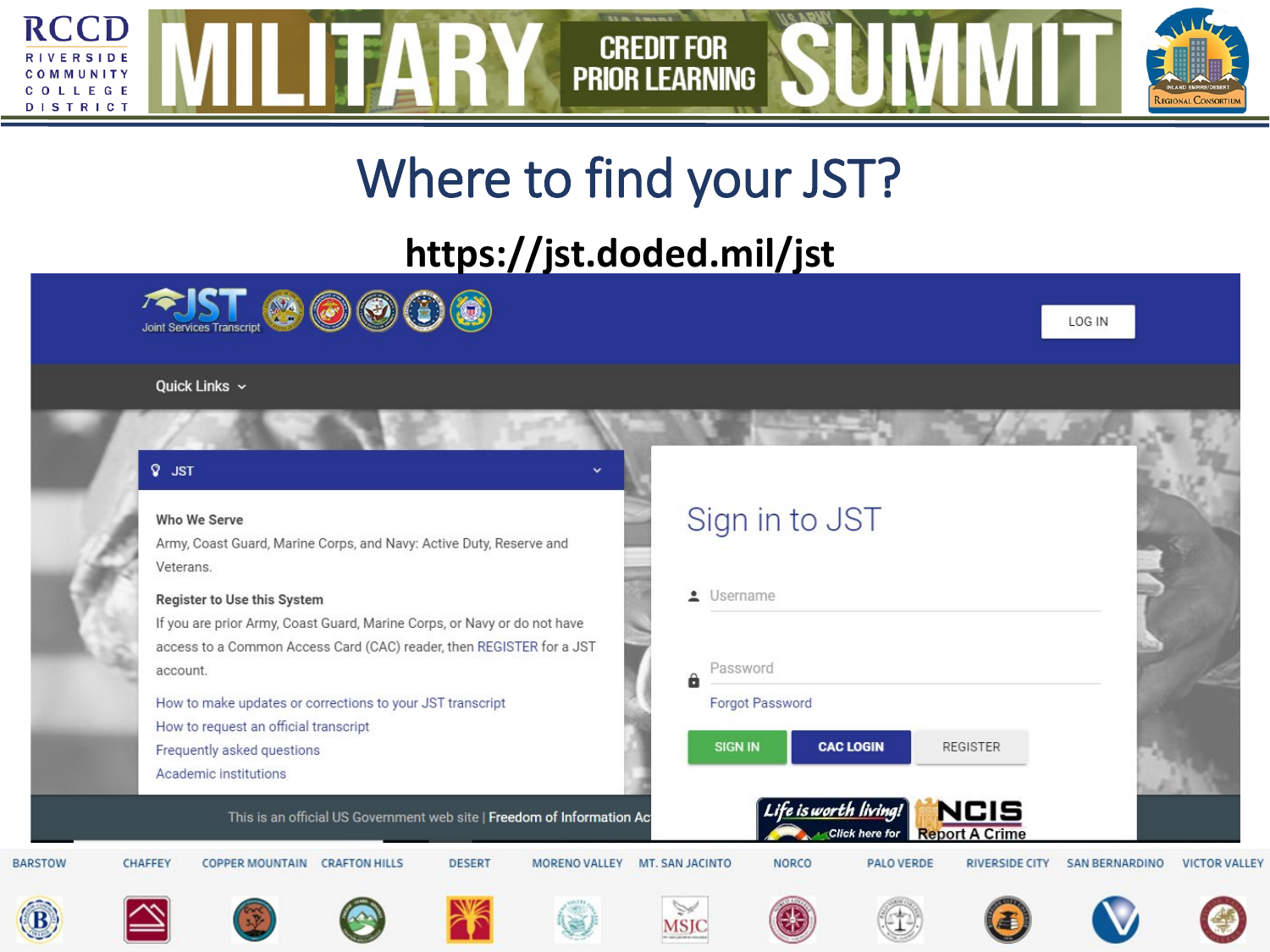#### How to request your Joint Service Transcript

**CREDIT FOR** 

**PRIOR LEARNING** 

**RCCD** 

**RIVERSIDE** 

MMUNITY COLLEGE **DISTRICT** 

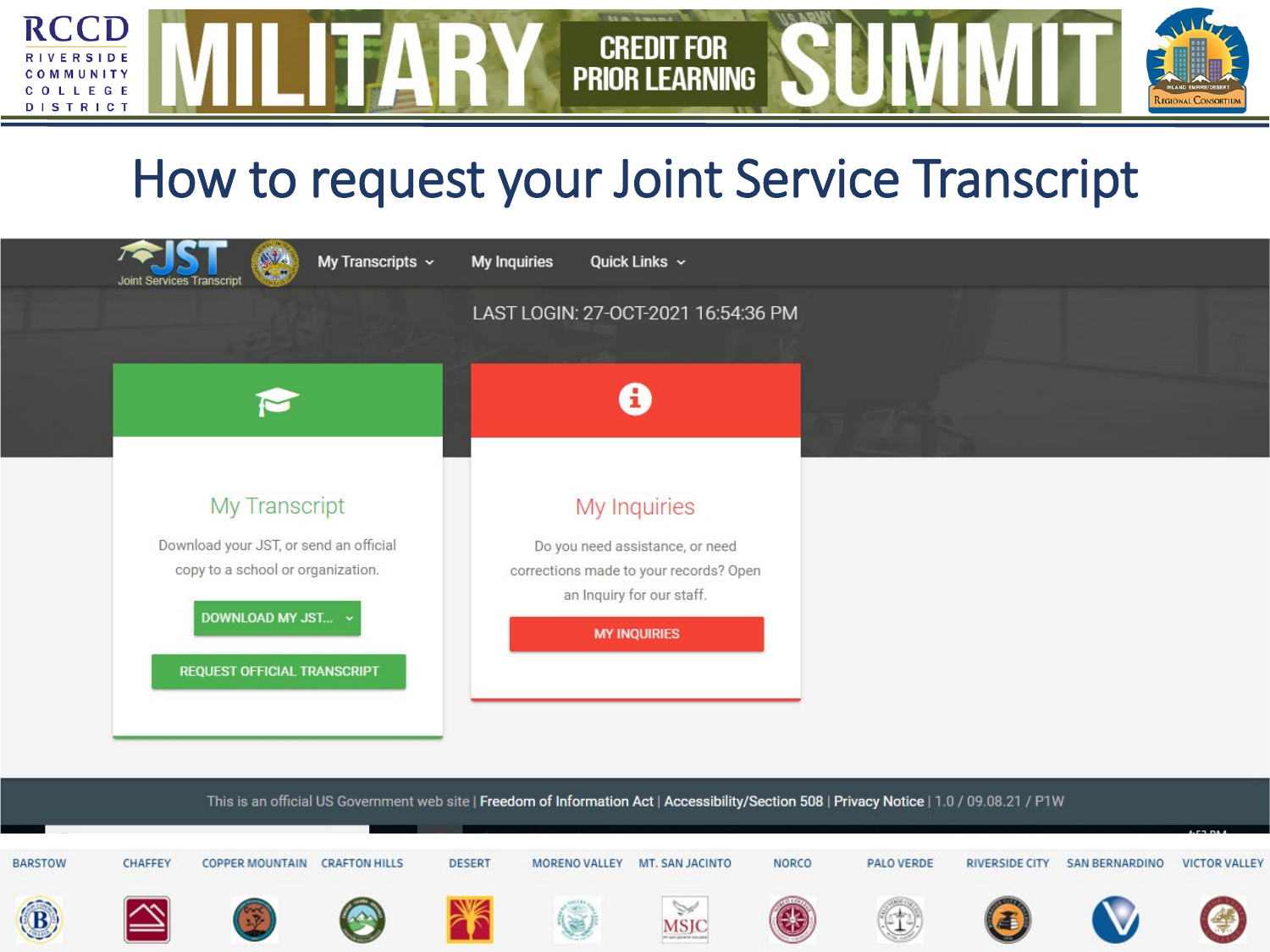#### ACE Recommendations

• Since 1945, the American Council on Education (ACE) has provided a collaborative link between the military and higher education. The ACE Military Evaluations program is funded through a contract from the Department of Defense. Through the review of military training (courses) and experiences (occupations), ACE evaluations result in college credit recommendations for members of the Armed Forces. The Military Guide, available on the ACE website, presents ACE credit recommendations for more than 23,000+ courses and 3,400+ occupations that have been evaluated since 1954. This data also populates the Joint Services Transcript (JST) for Army, Marine Corps, and Navy service members and veterans.

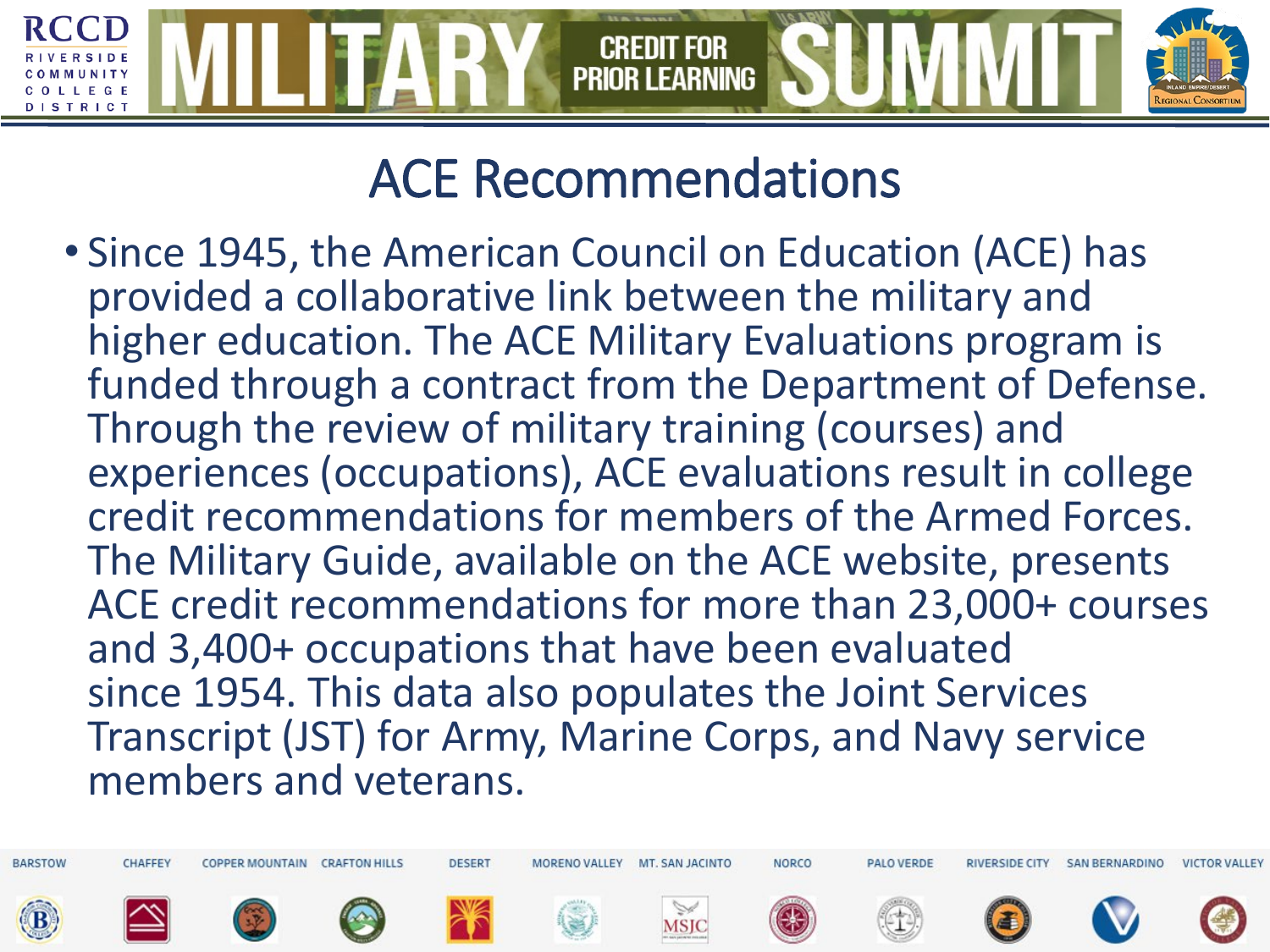# **PRIOR LEARNING**

## ACE Recommendations (cont.)

- •An ACE military evaluation is a rigorous, hands-on process conducted by a team of teaching faculty from relevant academic disciplines, representing a diversity of colleges and universities. The team assesses and validates whether the courses or occupations have the **appropriate content, scope, and rigor** for college credit recommendations. (Actual credit transferred is solely at the discretion of the college or university.)
- •ACE does not select the courses or occupations for evaluation.

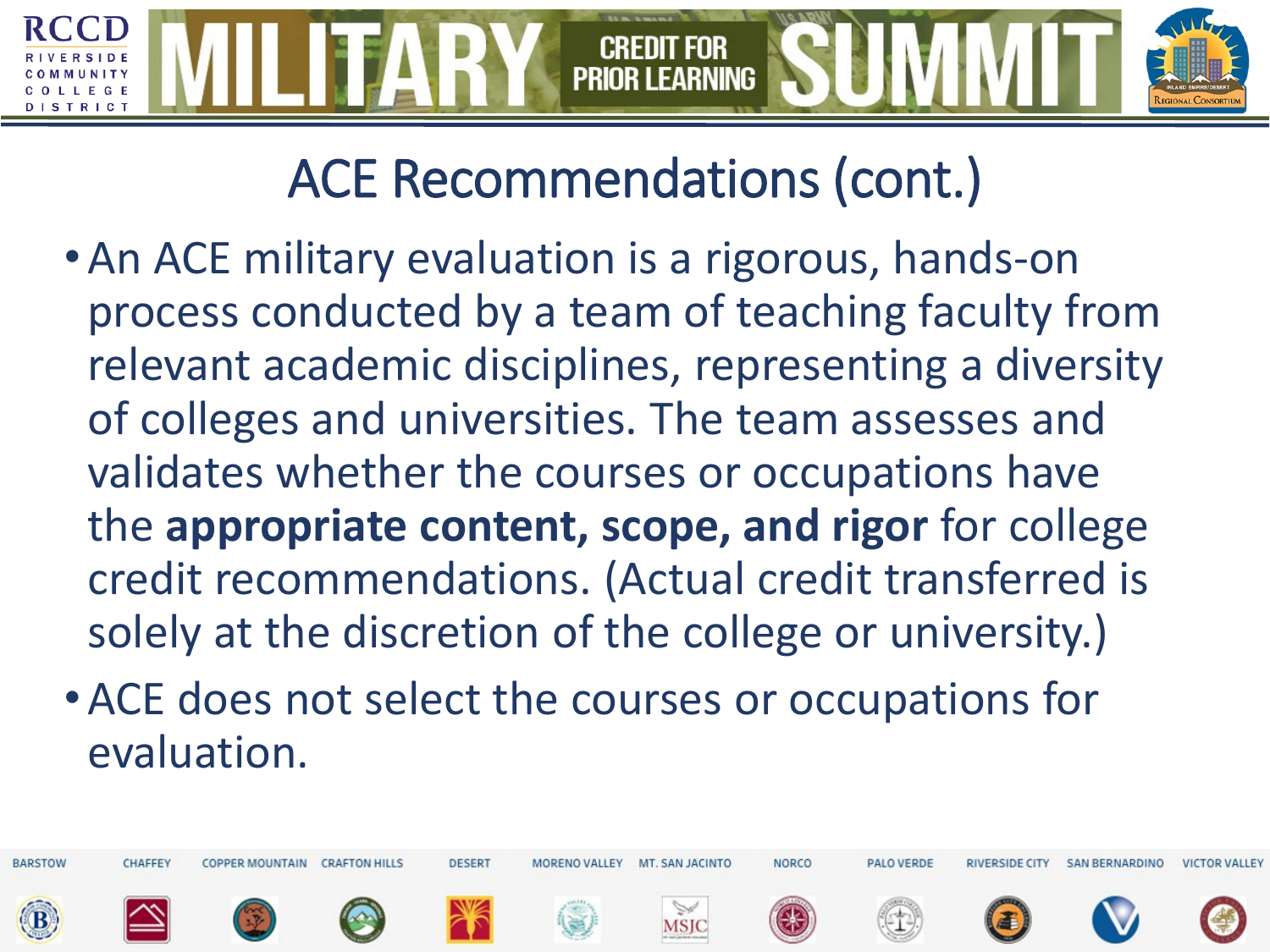

# ACE Course Evaluations

- •Military courses eligible for evaluation must:
	- Central authority
	- Formal assessments
	- Firm identification of the student
	- 45 academic hours (minimum)
- •Priority for scheduling:
	- 1. Enlisted
	- 2. Warrant Officers / Limited Duty Officers
	- 3. Commissioned Officers

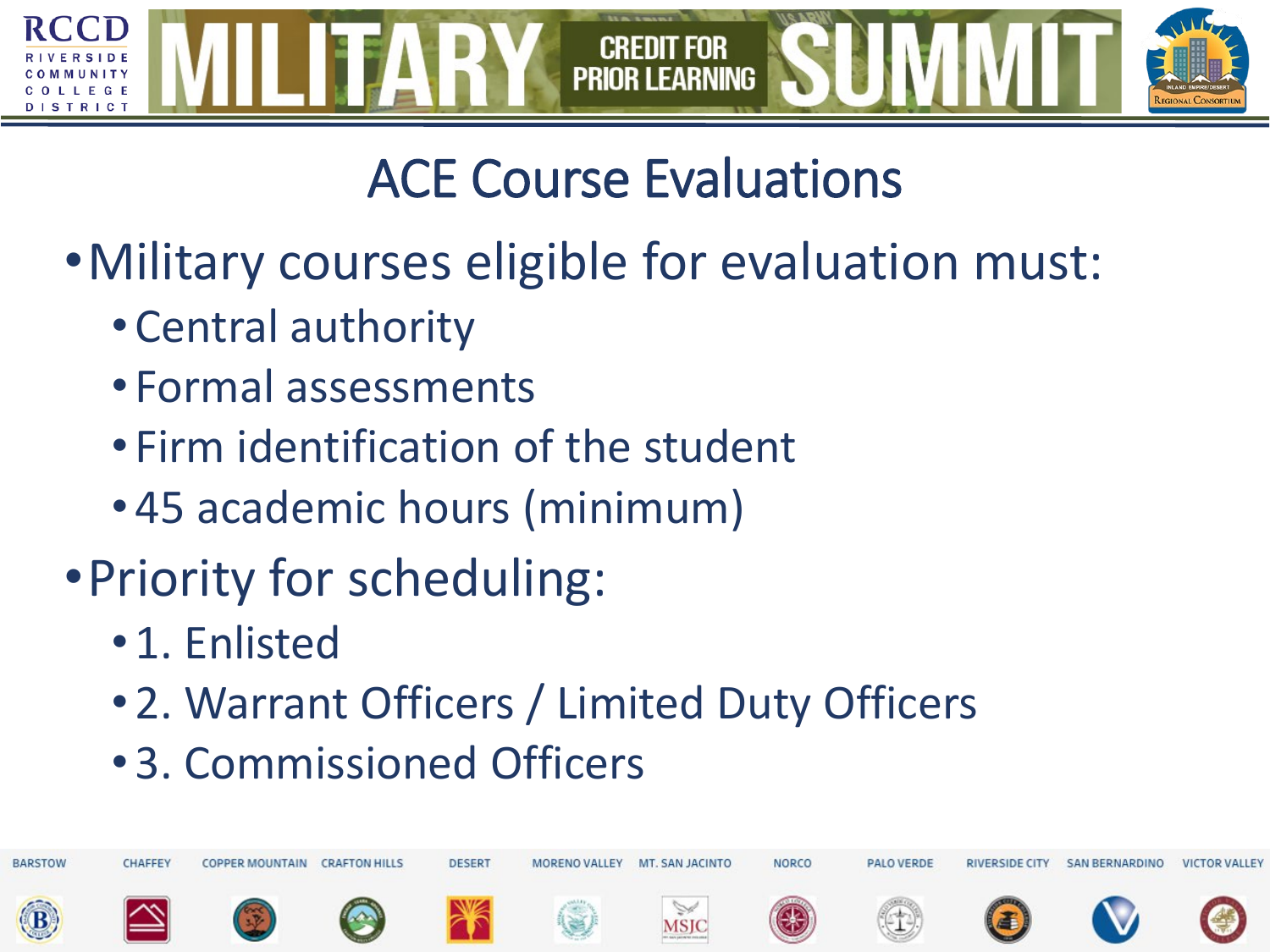

# ACE Course Evaluations (cont.)

- Faculty collaboration
	- 100% consensus
	- At least 3 faculty per discipline
	- Aligned subject area expertise
- •No magic elixir
	- Content, scope, and rigor
	- Learning outcomes; alignment to assessment
	- Current curriculum
- •Not always credit
	- Insufficient materials
	- Inadequate Assessments
	- Limited scope
	- Too military specific

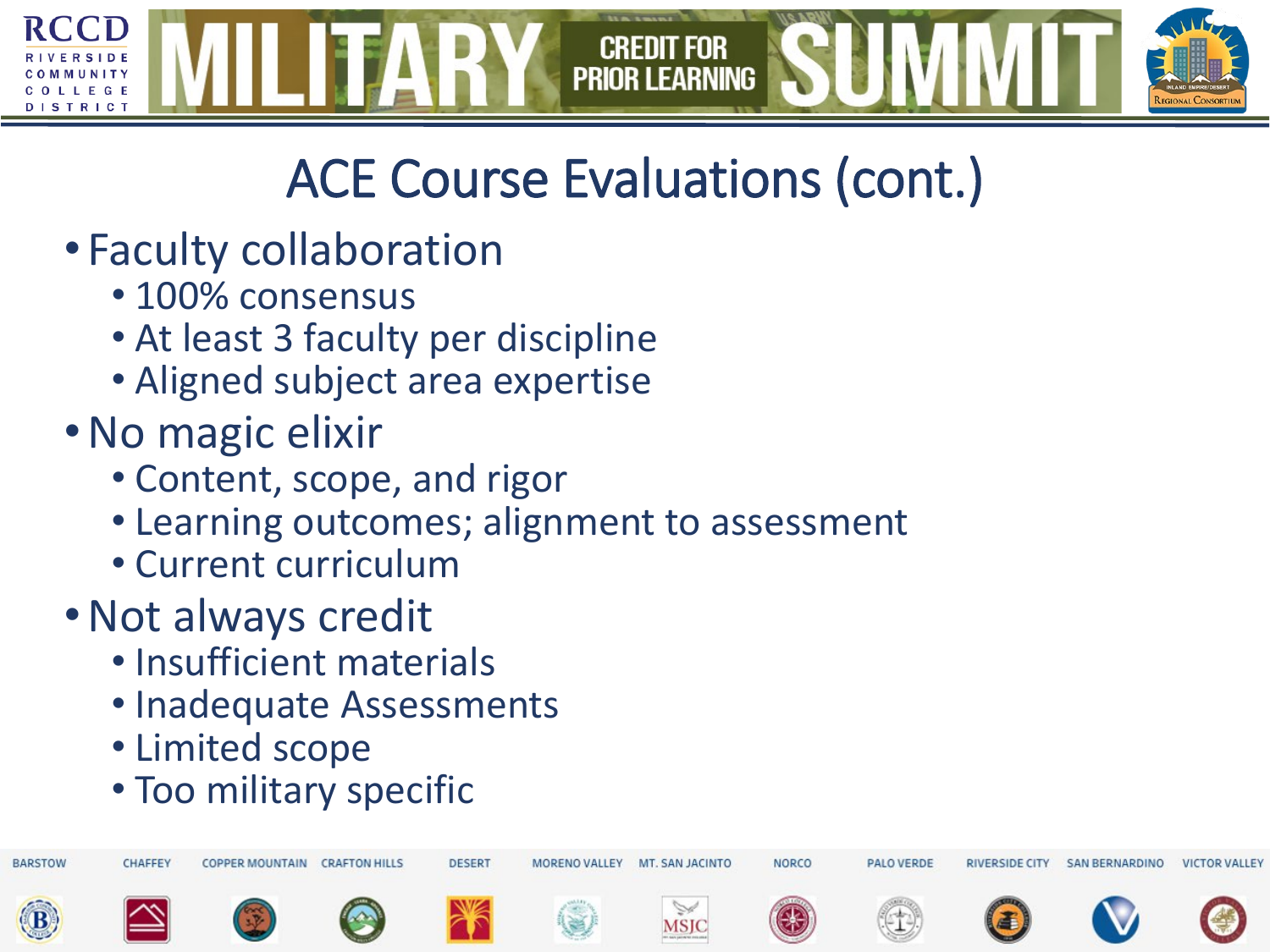

#### ACE Faculty Evaluators

- •Faculty can serve as ACE evaluators if:
- •They are actively teaching college-level courses at a regionally accredited institutions
- •Based on academic discipline alignment
- •ACE pays honorarium and travel
- •For more information:

# https://www.acenet.edu/Programs-<br>[Services/Pages/Credit-Transcripts/Faculty.aspx](https://www.acenet.edu/Programs-Services/Pages/Credit-Transcripts/Faculty.aspx)

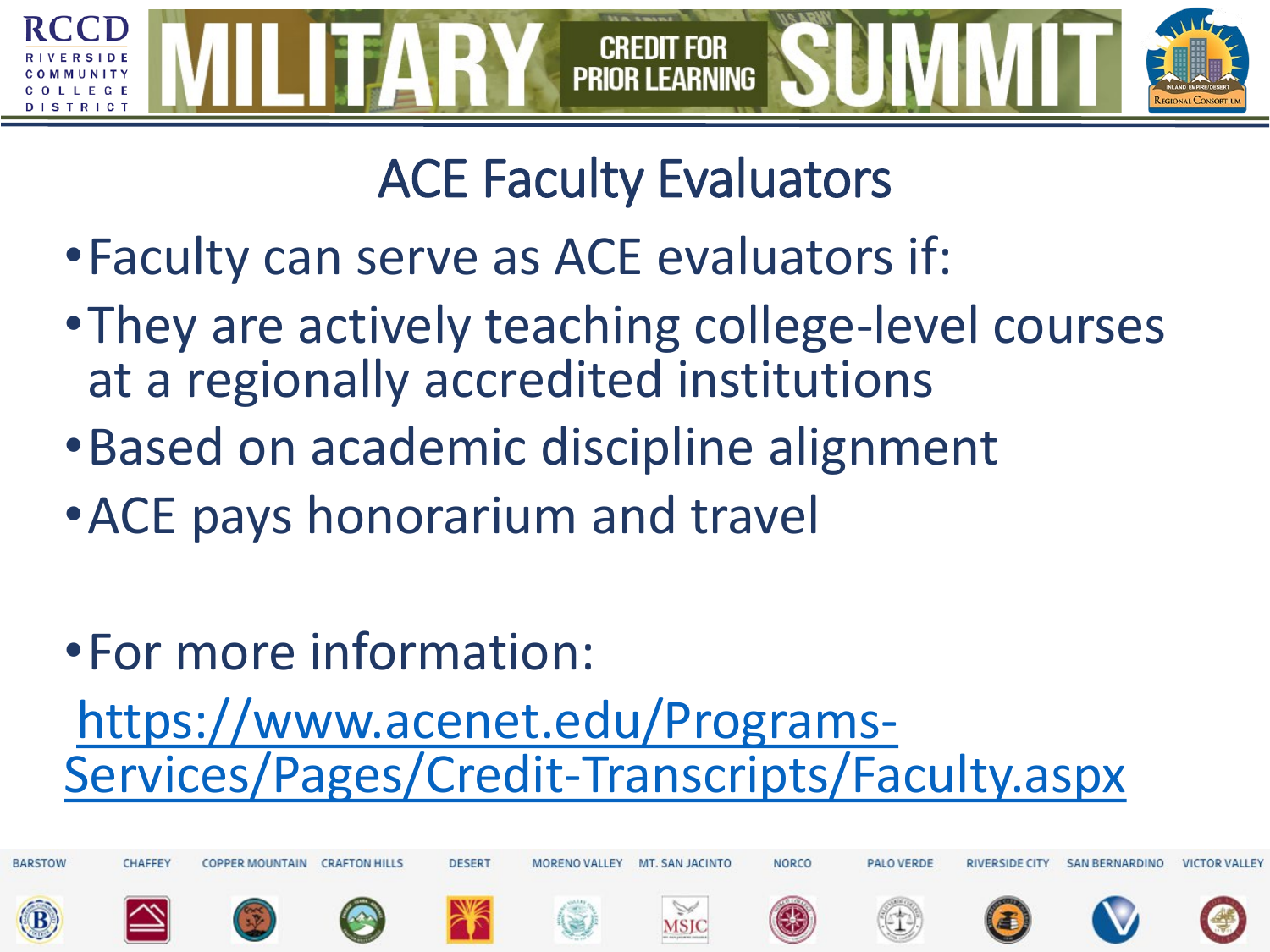

# ACE Course Recommendations

- •Recommendations are aligned into semester hours of equivalent:
	- •Vocational
	- Lower Division
	- •Upper Division
	- •Graduate Level
- •Semester hours are equivalent to CCC units, and follow the Carnegie Unit for awarding credit hours.

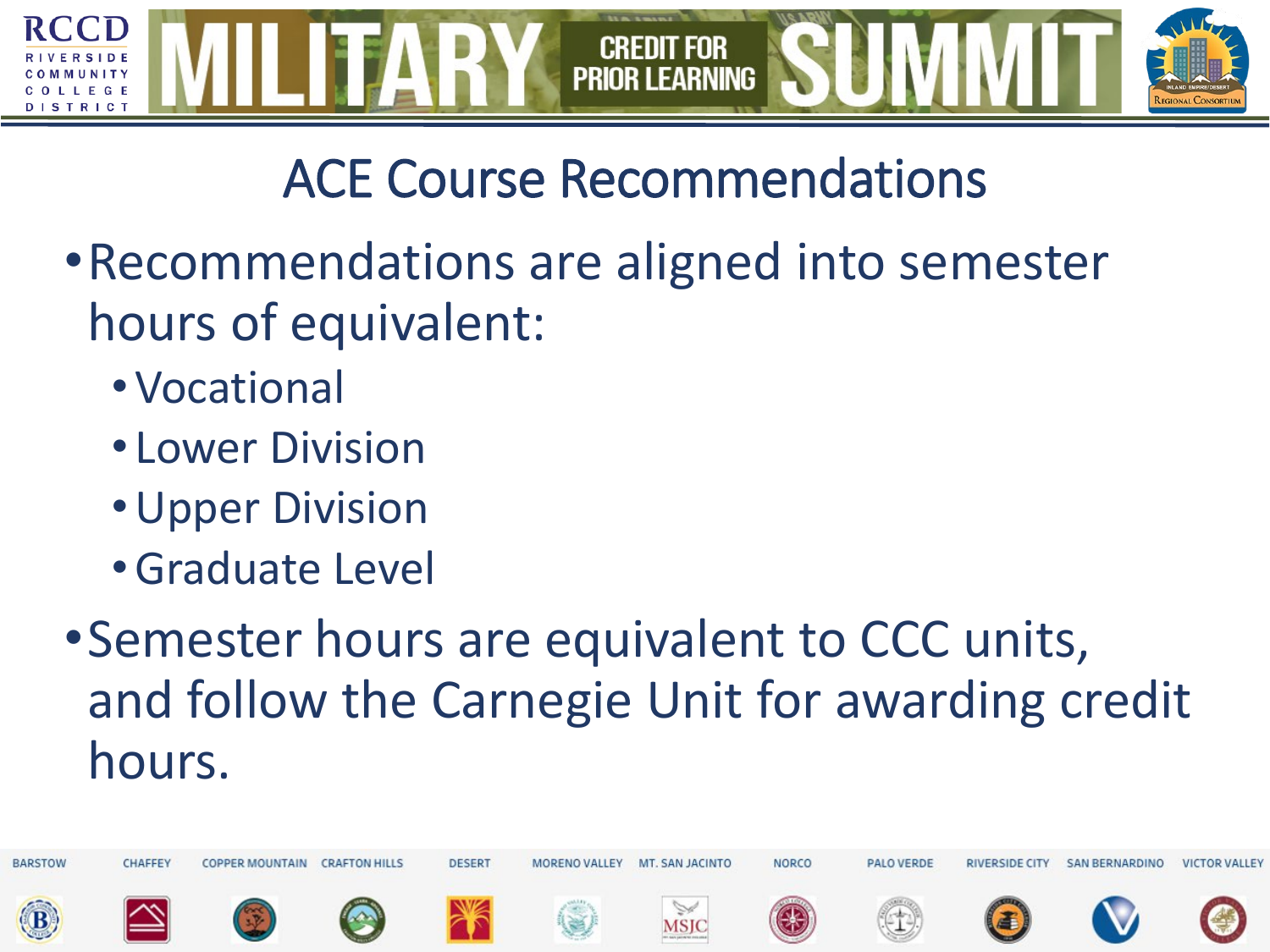

#### ACE Occupation Evaluations



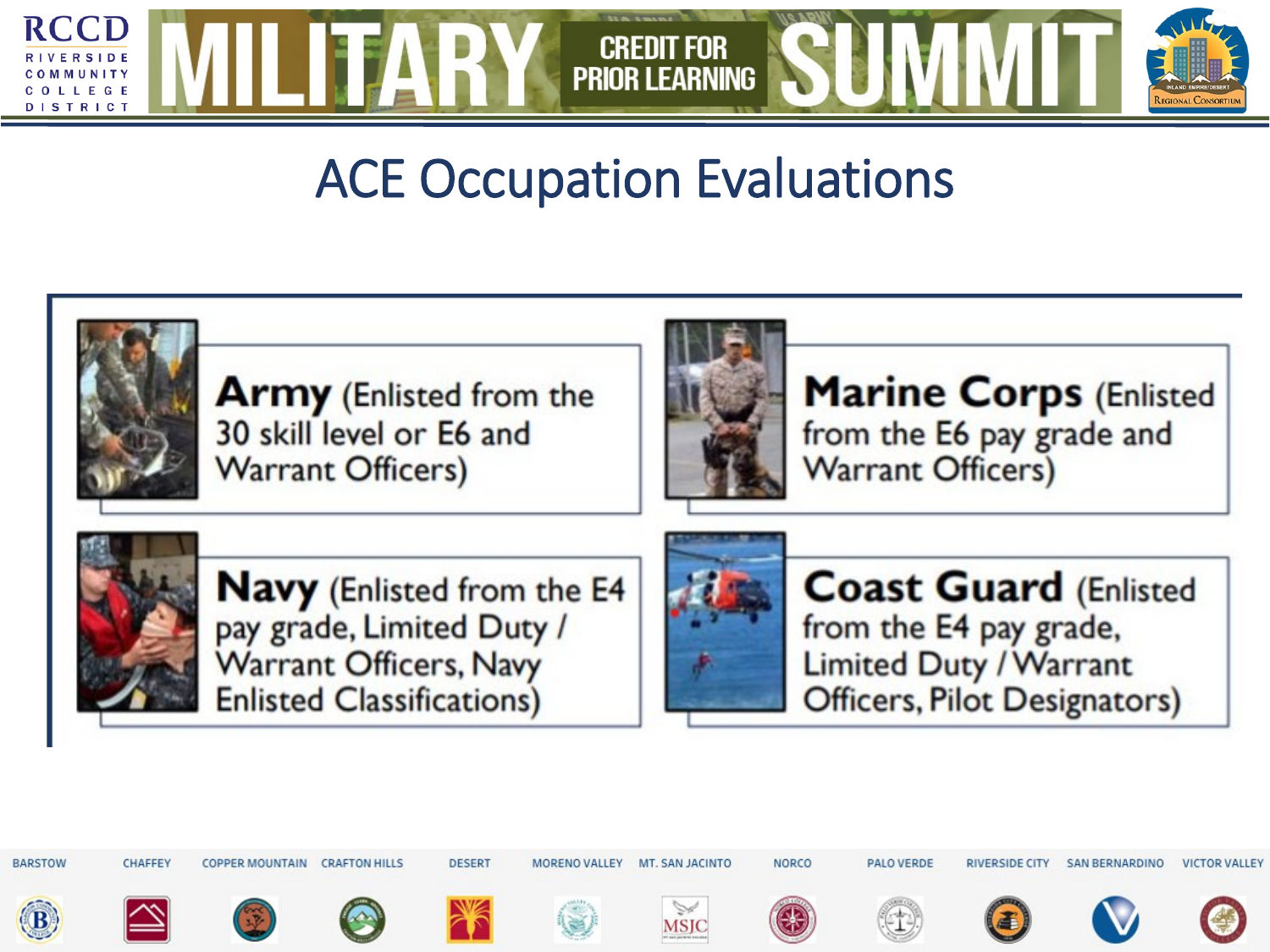#### **CREDIT FOR PRIOR LEARNING** TRICT

#### HOW DOES THE OCCUPATION REVIEW PROCESS DIFFER FROM A COURSE EVALUATION?

#### •Faculty driven

- •Interdisciplinary teams representing technical and soft skills learning
- •Official job standards must be provided to be validated
- 100% consensus of all faculty

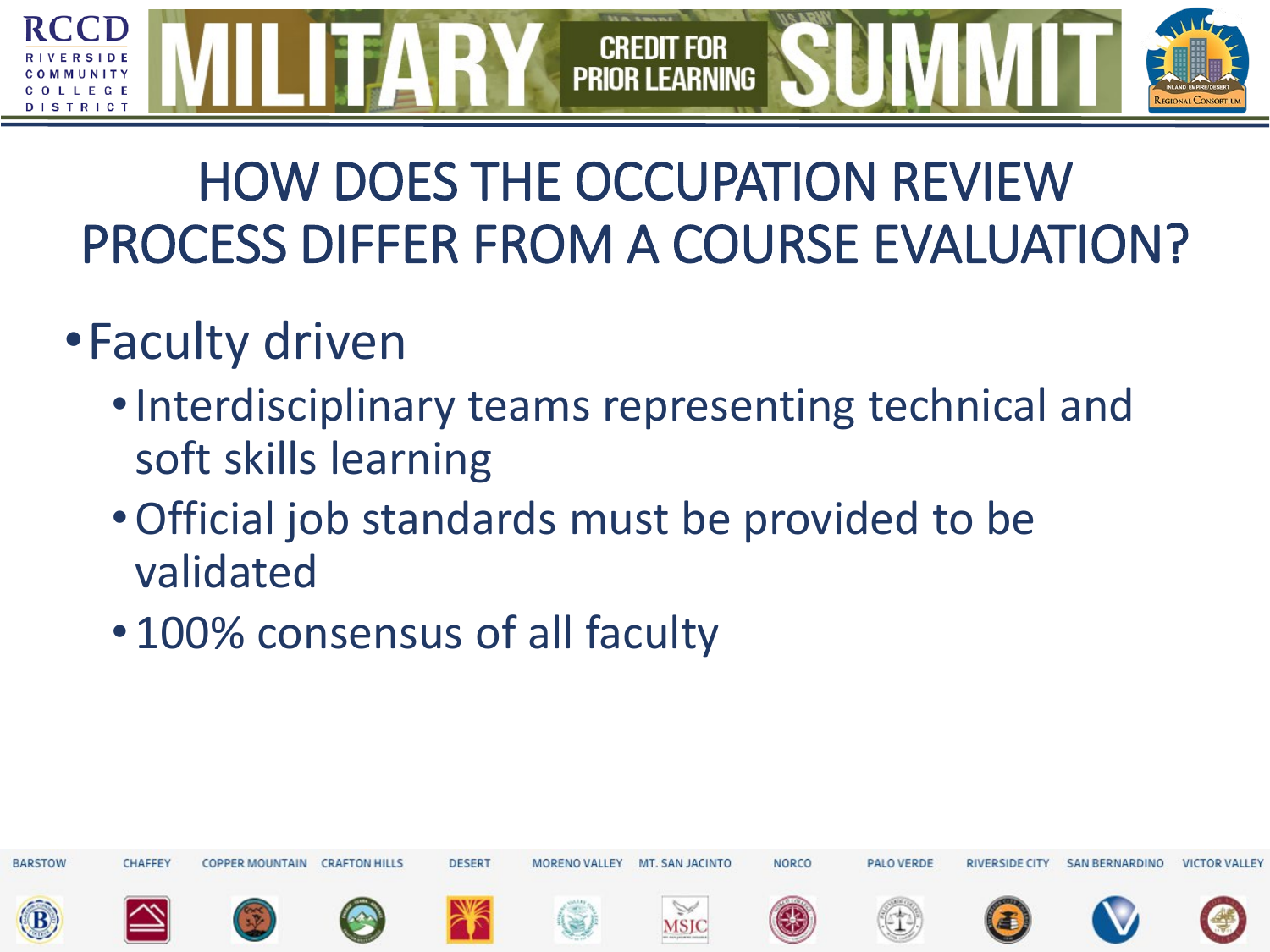# HOW DOES THE OCCUPATION REVIEW PROCESS DIFFER FROM A COURSE EVALUATION?

**PRIOR LEARNING** 

- •Synthesis and validation of occupation standards
	- Learning above and beyond formal classroom
	- Focused on the learning occurring on the job as expected by the branch of service
	- •Not customized to the individual
	- •Alignment of credit does not include special situations
- •Alignment to current curricula
	- •Determination of post-secondary content and rigor



**BARSTOW** 











MSIC









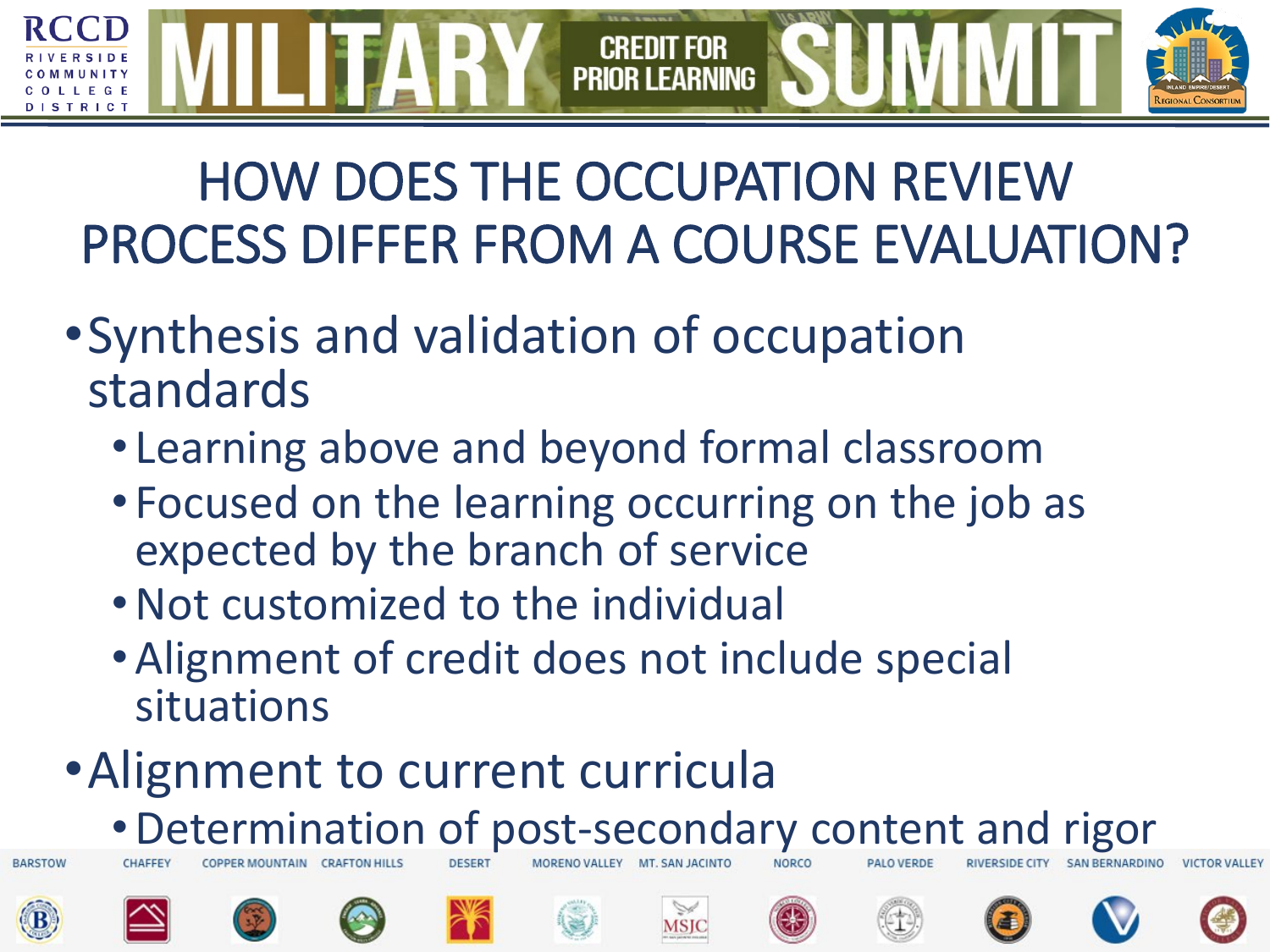# Useful Links

**CREDIT FOR PRIOR LEARNING** 

#### • **TRANSFER MODELS**

**STRICT** 

- [Multi State Collaborative on Military Credit](https://urldefense.proofpoint.com/v2/url?u=http-3A__www.mhec.org_multi-2Dstate-2Dcollaborative-2Don-2Dmilitary-2Dcredit&d=DwMF-g&c=fLaMFnpc1iXN3uKNdmpXowaaxaKKXnJ5KtwGqmlStPc&r=dQa6So1inCk-l9R8P7vNPnqyq6DEKpdffq_LaJgdd20&m=xfA8W93_rdtGsHFyJPVRLupv8K_0GJi9WcAzZfPTKfY&s=a3DkTo7HkqpE7H7fEa8CGWf241cJRQIGBDl9jDNdOEU&e=) http://www.mhec.org/multistate-collaborative-on-military-credit
- Illinois, Indiana, Iowa, Kansas, Kentucky, Michigan, Minnesota, Missouri, Nebraska, North Dakota, Ohio, South Dakota, and Wisconsin
- Virginia Community College System, VA [https://www.credits2careers.org/](https://urldefense.proofpoint.com/v2/url?u=https-3A__www.credits2careers.org_&d=DwMF-g&c=fLaMFnpc1iXN3uKNdmpXowaaxaKKXnJ5KtwGqmlStPc&r=dQa6So1inCk-l9R8P7vNPnqyq6DEKpdffq_LaJgdd20&m=xfA8W93_rdtGsHFyJPVRLupv8K_0GJi9WcAzZfPTKfY&s=MR9f7D9-7qfBwC6bEhomUv__4B6Szm5zP5cyvRnPI74&e=)
- Ivy Technical College Military Crosswalk, IL [www.ivytech.edu/pla/](https://urldefense.proofpoint.com/v2/url?u=http-3A__www.ivytech.edu_pla_&d=DwMF-g&c=fLaMFnpc1iXN3uKNdmpXowaaxaKKXnJ5KtwGqmlStPc&r=dQa6So1inCk-l9R8P7vNPnqyq6DEKpdffq_LaJgdd20&m=xfA8W93_rdtGsHFyJPVRLupv8K_0GJi9WcAzZfPTKfY&s=gUesXrAIY3XEyL76DWioxQYlqGexVnqz6Ed4L4osivU&e=)
- Texas—College Credit for Heroes <https://www.collegecreditforheroes.org/>